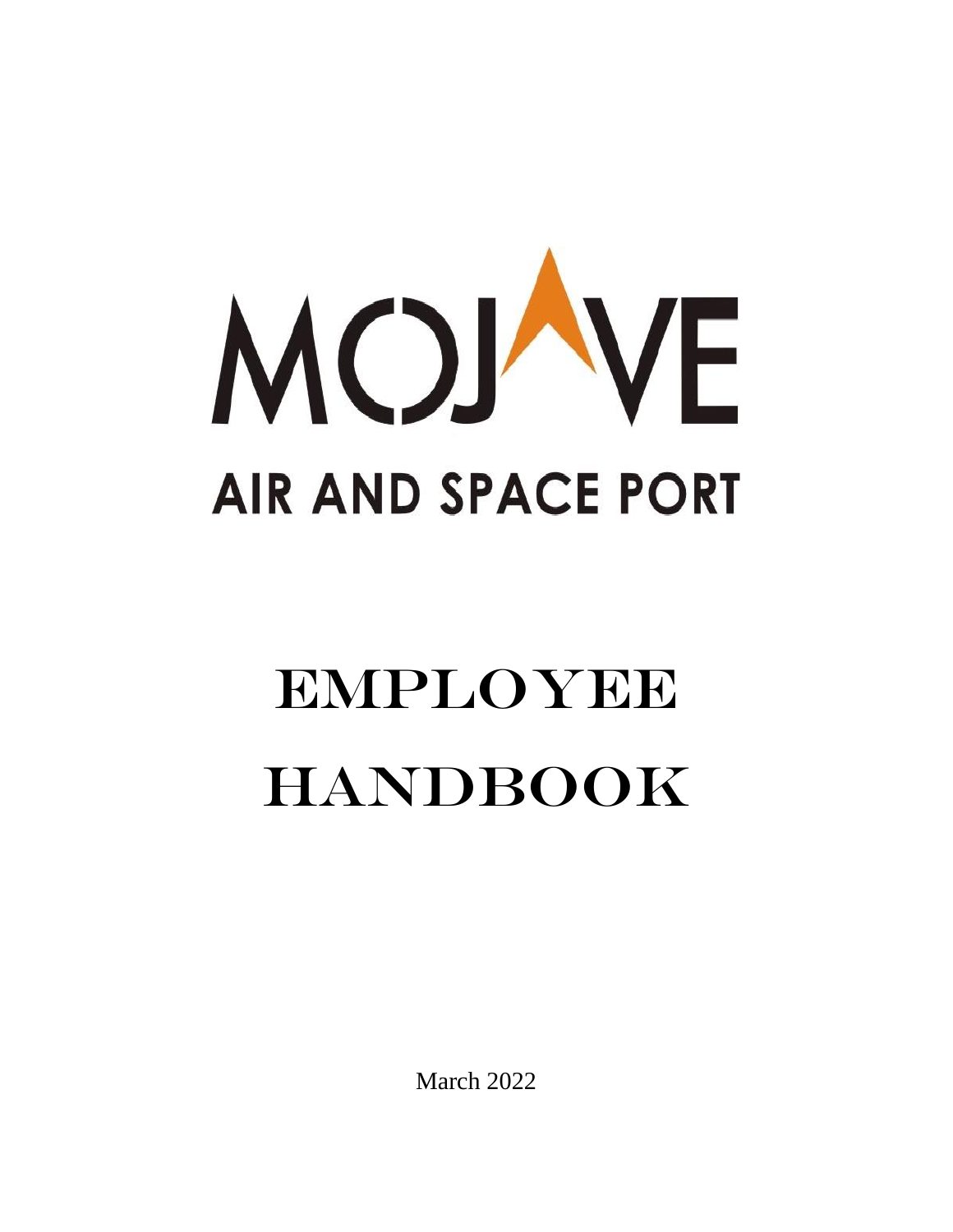## **Table of Contents**

| 1.1  |                                                                     |  |
|------|---------------------------------------------------------------------|--|
| 1.2  |                                                                     |  |
| 1.3  |                                                                     |  |
|      |                                                                     |  |
| 2.1  |                                                                     |  |
| 2.2  |                                                                     |  |
| 2.3  |                                                                     |  |
| 2.4  |                                                                     |  |
| 2.5  |                                                                     |  |
| 2.6  |                                                                     |  |
| 2.7  |                                                                     |  |
|      |                                                                     |  |
| 3.1  |                                                                     |  |
| 3.2  |                                                                     |  |
| 3.3  |                                                                     |  |
| 3.4  |                                                                     |  |
| 3.5  |                                                                     |  |
| 3.6  |                                                                     |  |
| 3.7  |                                                                     |  |
| 3.8  |                                                                     |  |
|      |                                                                     |  |
| 4.1  |                                                                     |  |
| 4.2  |                                                                     |  |
| 4.3  |                                                                     |  |
| 4.4  |                                                                     |  |
| 4.5  |                                                                     |  |
| 4.7  |                                                                     |  |
| 4.8  |                                                                     |  |
| 4.9  |                                                                     |  |
| 4.10 |                                                                     |  |
|      |                                                                     |  |
| 5.1  |                                                                     |  |
| 5.2  |                                                                     |  |
|      |                                                                     |  |
| 6.1  |                                                                     |  |
| 6.2  |                                                                     |  |
| 6.3  |                                                                     |  |
| 6.4  |                                                                     |  |
| 6.5  |                                                                     |  |
| 6.6  |                                                                     |  |
| 6.7  |                                                                     |  |
|      |                                                                     |  |
| 7.1  |                                                                     |  |
| 7.2  | Violations for Which an Employee May Be Discharged or Disciplined25 |  |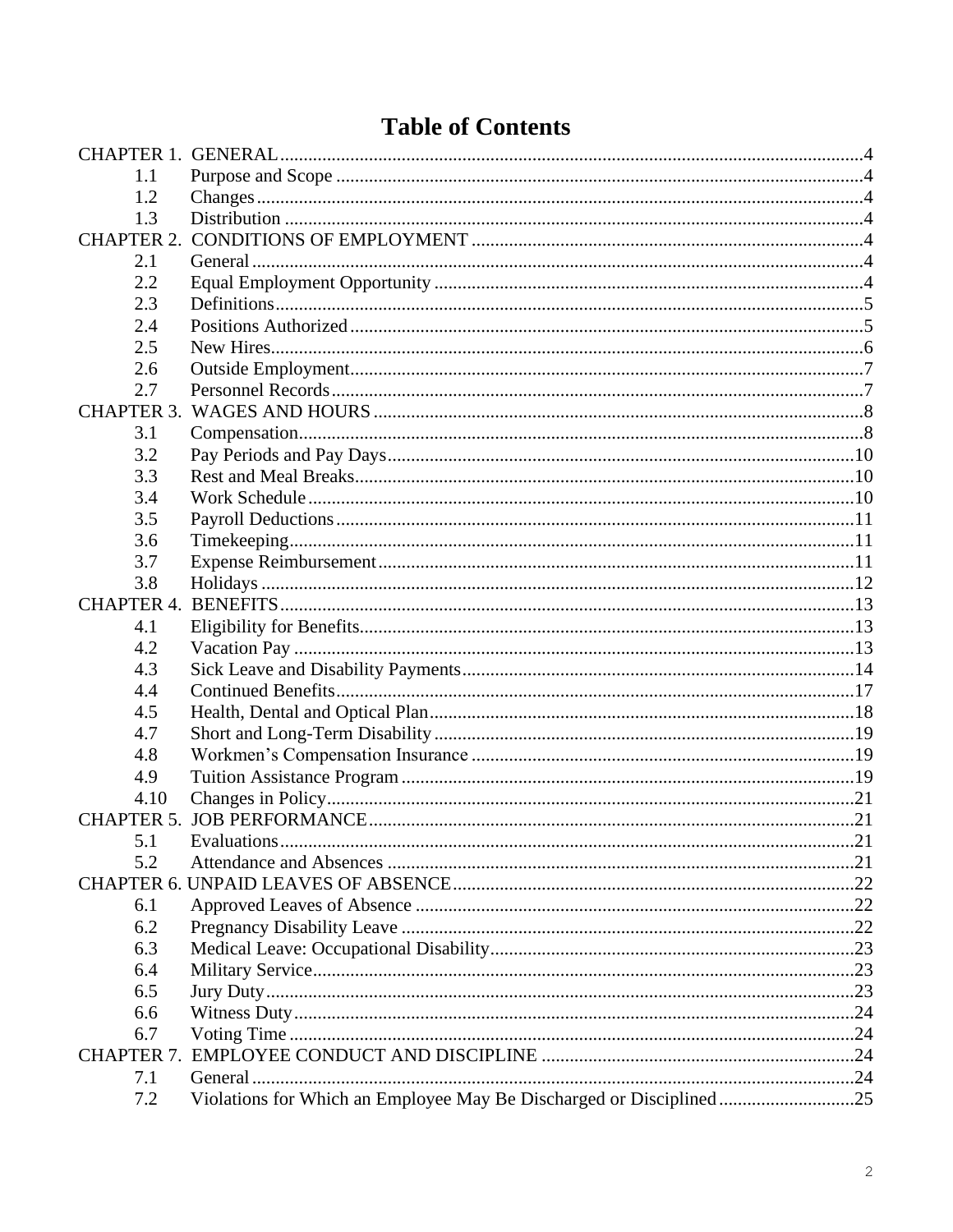| 7.3  |  |
|------|--|
| 7.4  |  |
| 7.5  |  |
| 7.6  |  |
| 7.7  |  |
| 7.8  |  |
| 7.9  |  |
| 7.10 |  |
| 7.11 |  |
| 7.12 |  |
|      |  |
| 8.1  |  |
| 8.2  |  |
| 8.3  |  |
| 8.4  |  |
|      |  |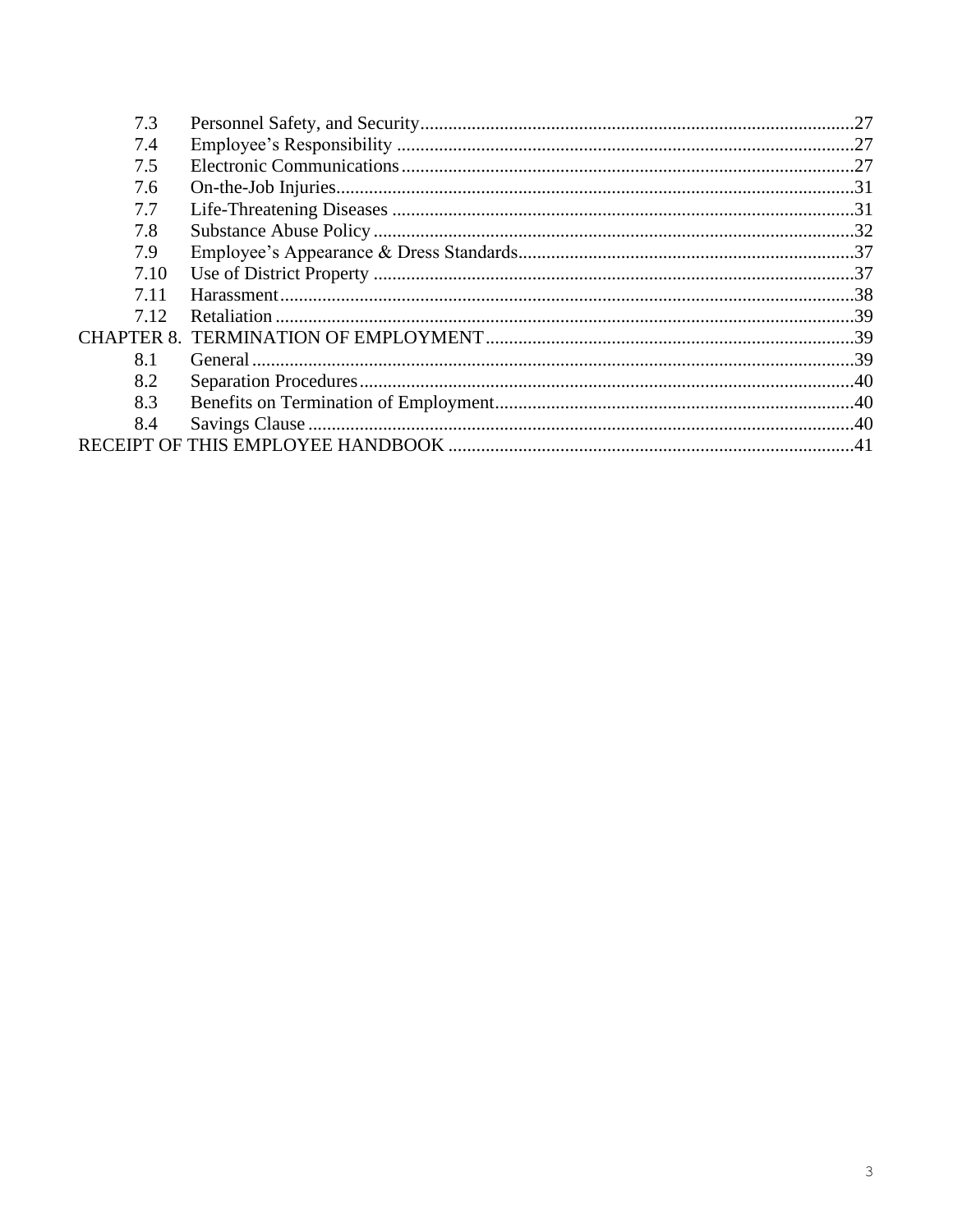## <span id="page-3-0"></span>**CHAPTER 1. GENERAL**

#### <span id="page-3-1"></span>**1.1 Purpose and Scope**

Mojave Air & Space Port at Rutan Field ("District") has become world renowned as the flight research center for aviation and commercial space flight, hosting the latest and most advanced aeronautical designs. Numerous companies engaged in light industrial to highly advanced aerospace design, flight test and research, to heavy rail industrial make Mojave a true economic engine for the East Kern Region. Our success in achieving these responsibilities depends on efficient and skilled teamwork among all members of the staff. This handbook sets the framework for employment with the District.

The Employee Handbook is supplemental to those employment terms and conditions contained in the District's Board Policies. If any provision of this handbook is contrary to the Board Policy, the Board Policy is the governing and final authority on such matters. Finally, as a public employee your employment is held by statute, not contract, except as otherwise provided in a writing approved by the Board of Directors.

## <span id="page-3-2"></span>**1.2 Changes**

Apart from those policies required by law, District may change employment policies or practices at any time without further notice. This handbook may be amended only by the District's Board of Directors.

## <span id="page-3-3"></span>**1.3 Distribution**

This handbook and amendments shall be distributed to all District employees.

## **CHAPTER 2. CONDITIONS OF EMPLOYMENT**

#### <span id="page-3-5"></span><span id="page-3-4"></span>**2.1 General**

Terms and conditions of employment are set forth in this chapter, except where the District and an employee have entered into a written employment agreement. No implied or unwritten employment terms or conditions exist. Except as otherwise specified by law, all employment with the District is atwill. This means either the District or the employee may terminate the employment relationship at any time for any reason.

#### <span id="page-3-6"></span>**2.2 Equal Employment Opportunity**

The District is an equal employment opportunity employer. Employment decisions are based on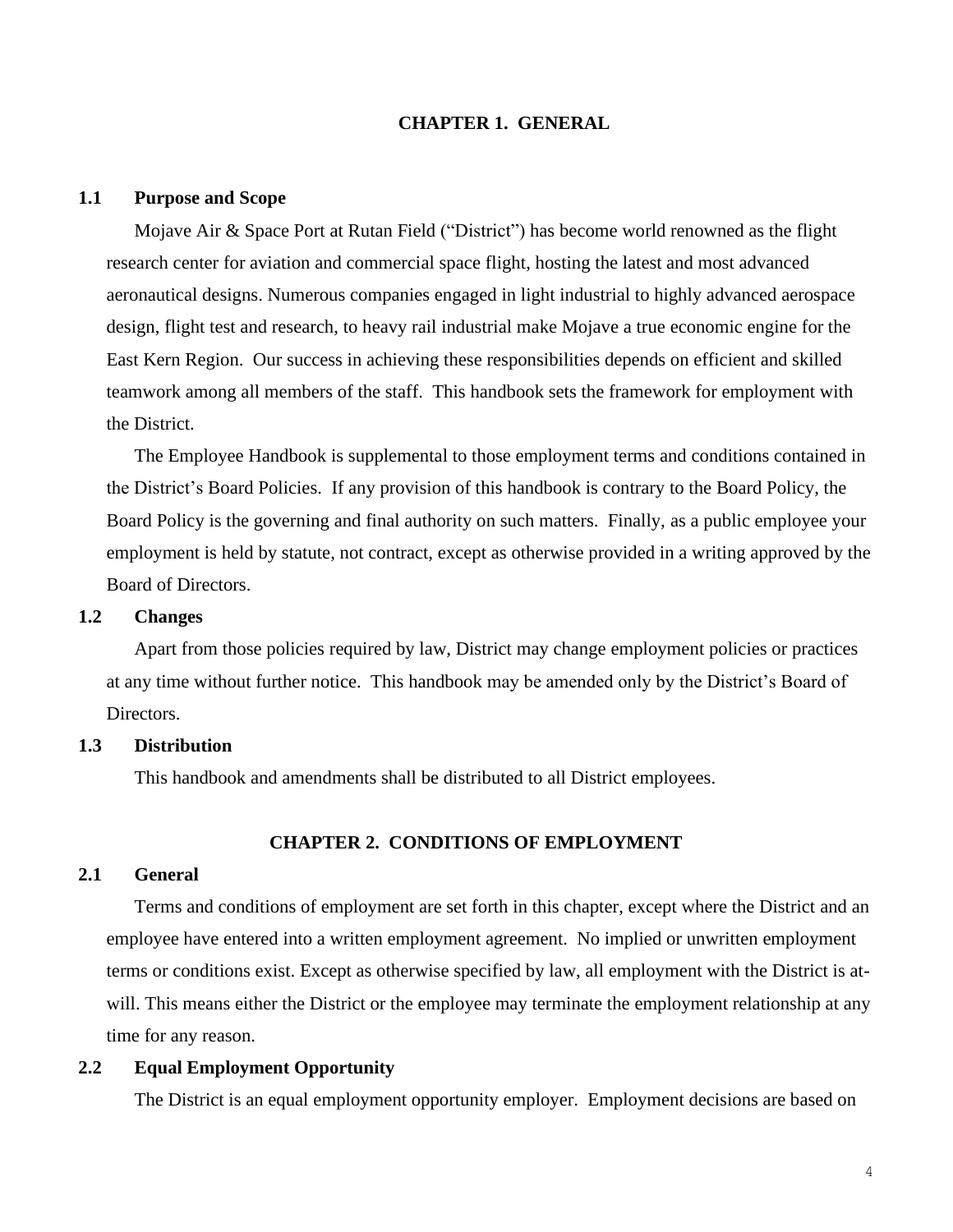merit and business needs, and not on race, color, citizenship status, national origin, ancestry, sexual orientation, age, religion, creed, physical or mental disability, physical handicap, medical condition, marital status, veteran status, or other basis prohibited by law. The District makes reasonable accommodation for handicapped and disabled persons.

#### <span id="page-4-0"></span>**2.3 Definitions**

Unless otherwise apparent from context, the following terms are defined for the purposes of this Handbook:

*District* means Mojave Air & Space Port at Rutan Field.

*Board* means the Board of Directors of the District.

*Introductory Employee* means an employee who has not yet completed the introductory period.

*Regular Employee* means an employee who has completed the introductory period.

*Temporary Employee* means an employee who is hired for a specific project or determinate period, usually six months or less.

*Part-time Employee* means an employee routinely working less than 128 hours per month.

*Full-time Employee* means an employee routinely working at least 160 hours per month.

*Exempt Employee* means an employee who is exempt from the overtime pay requirements of the Fair Labor Standards Act.

*Nonexempt Employee* means an employee who is covered by the overtime provisions of the Fair Labor Standards Act.

*Year of service* means a period of one calendar year of continuous work from the date an employee commences work.

*Dependent* means the spouse and unmarried, dependent children eligible for coverage under the District's group health plan.

*Executive staff* means the CEO/GM, Director of Operations, Director of Administration, Director of Technology, Director of Planning, Director of Facilities and Director of Fuels. *PEPRA* means California Public Employees' Pension Reform Act which applies to any employees hired after January 2013.

#### <span id="page-4-1"></span>**2.4 Positions Authorized**

The District may engage full and part-time employees. The status of an employee shall be determined and documented before work commences.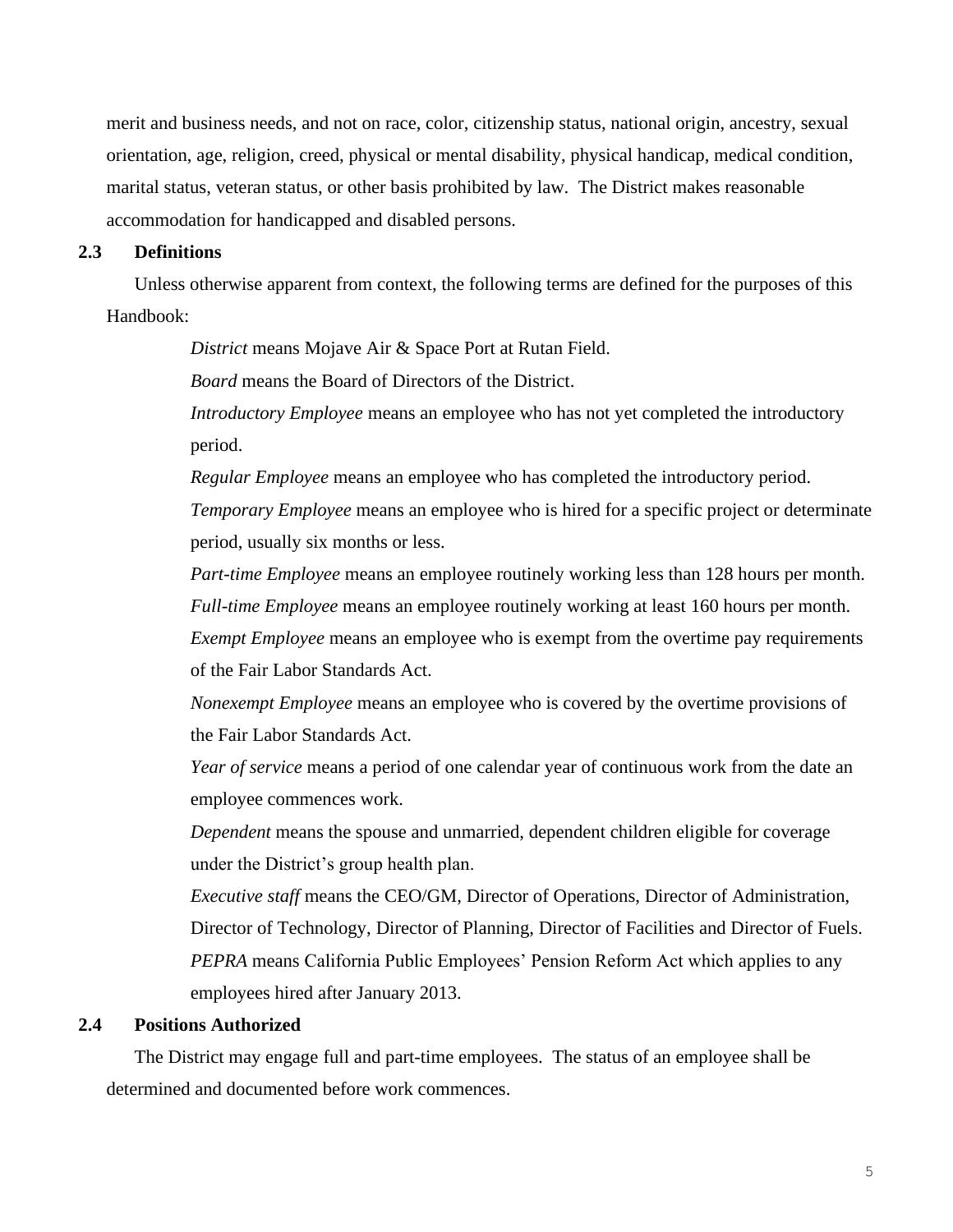## <span id="page-5-0"></span>**2.5 New Hires**

- a) Offers of employment are contingent on verification of an employee's right to work in the United States. Before the first day of work, a prospective employee shall provide original documents verifying the right to work and sign a verification form required by federal law. If the employee cannot verify the right to work in the United States, the District may be obligated to terminate employment.
- b) Employment is contingent upon successfully passing a background check. All applicants will be required to complete an authorization/release form enabling such an investigation. Failure to complete the authorization form will exclude the applicant from further consideration for the open position.
- c) All employees must pass their pre-employment drug screen.
- d) Employees are introductory employees for the first six (6) months of employment. During this period, an employee will have an opportunity to learn their new position and see whether they wish to continue their employment. The District will use this period to determine if the employee is able to meet the District's expectations. Introductory periods may be extended for business reasons, because of permitted time off taken by the employee, or to further evaluate the employee.
- e) Employees who drive a District vehicle or personal vehicle in the course and scope of their employment must possess a valid Drivers' License and must remain insurable under the District's insurance policy. Employees will be requested to enroll in the Pull-Notice Program with the DMV. The District reserves the right to examine at any time the driving record of an employee whose job function requires him/her to drive for the District. All employees who are required to possess a valid driver's license must immediately notify Human Resources, of any suspension, revocation, or administrative withdrawal of their driver's license upon such loss. Such employees shall not, under any circumstances, operate a motor vehicle for the District when their driver's license is under suspension, revocation, or administrative withdrawal, or at any time they do not possess a valid driver's license. If an employee operates a motor vehicle for the District without meeting the proper statutory license requirements or fails to notify Human Resources of loss of license as required here under, he/she may be disciplined up to and including termination.
- f) During the introductory period, and the entire course of employment, employees are at-will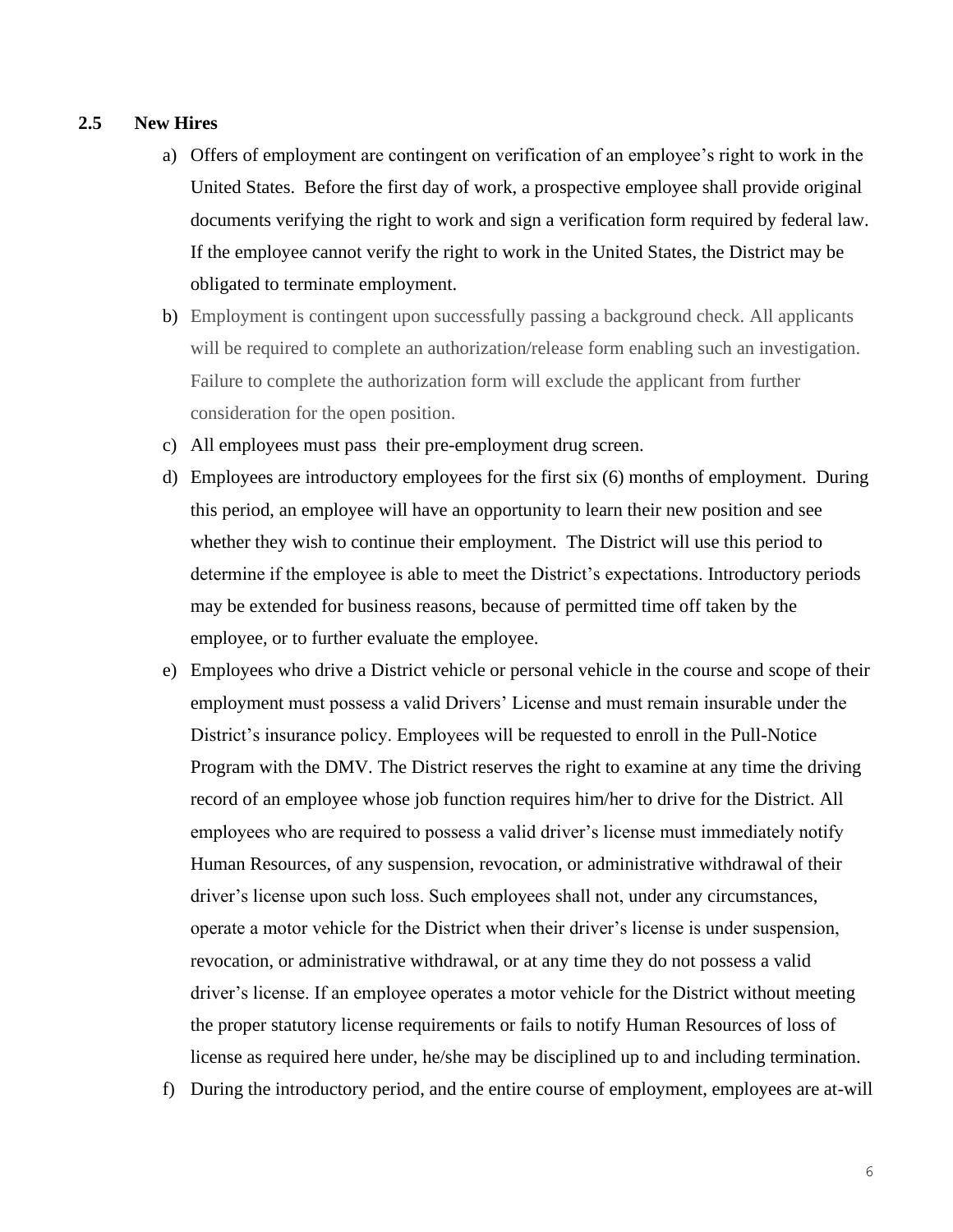employees. Successful completion of the introductory period is not a guarantee of continued employment.

## <span id="page-6-0"></span>**2.6 Outside Employment**

An employee's position with the District is their primary work responsibility. So they can do their best work, employees are requested not to work full time for another employer while employed with the District.

## <span id="page-6-1"></span>**2.7 Personnel Records**

- a) The District keeps a personnel file on each employee. The contents of the file, except for letters of reference, and certain other limited kinds of information, are open for an employee's inspection at reasonable times and at reasonable intervals, upon request. An employee may make copies of certain papers from their file. Employees must notify the Director of Administration if they wish to see or copy their personnel file.
- b) Employees must keep the District informed in writing of their current address and telephone number. An employee may desire to inform the District of personal changes, such as marital status or changes in the number of dependents, so their records and benefits are kept up to date.
- c) The District will keep personnel records private. However, there are certain times when information may be given to persons outside the District. These are:
	- 1) in response to a subpoena, court order, order of an administrative agency, or as required by law;
	- 2) in a lawsuit, grievance, or arbitration in which the employee and the District are parties;
	- 3) to administer employee benefit plans;
	- 4) to a health care provider;
	- 5) to a prospective employer or other person requesting a verification of an employee's employment, but only if (a) an employee gives the District a written release allowing information to be given, or (b) the District is providing only the dates of employment, last or present job title, and the fact of employment.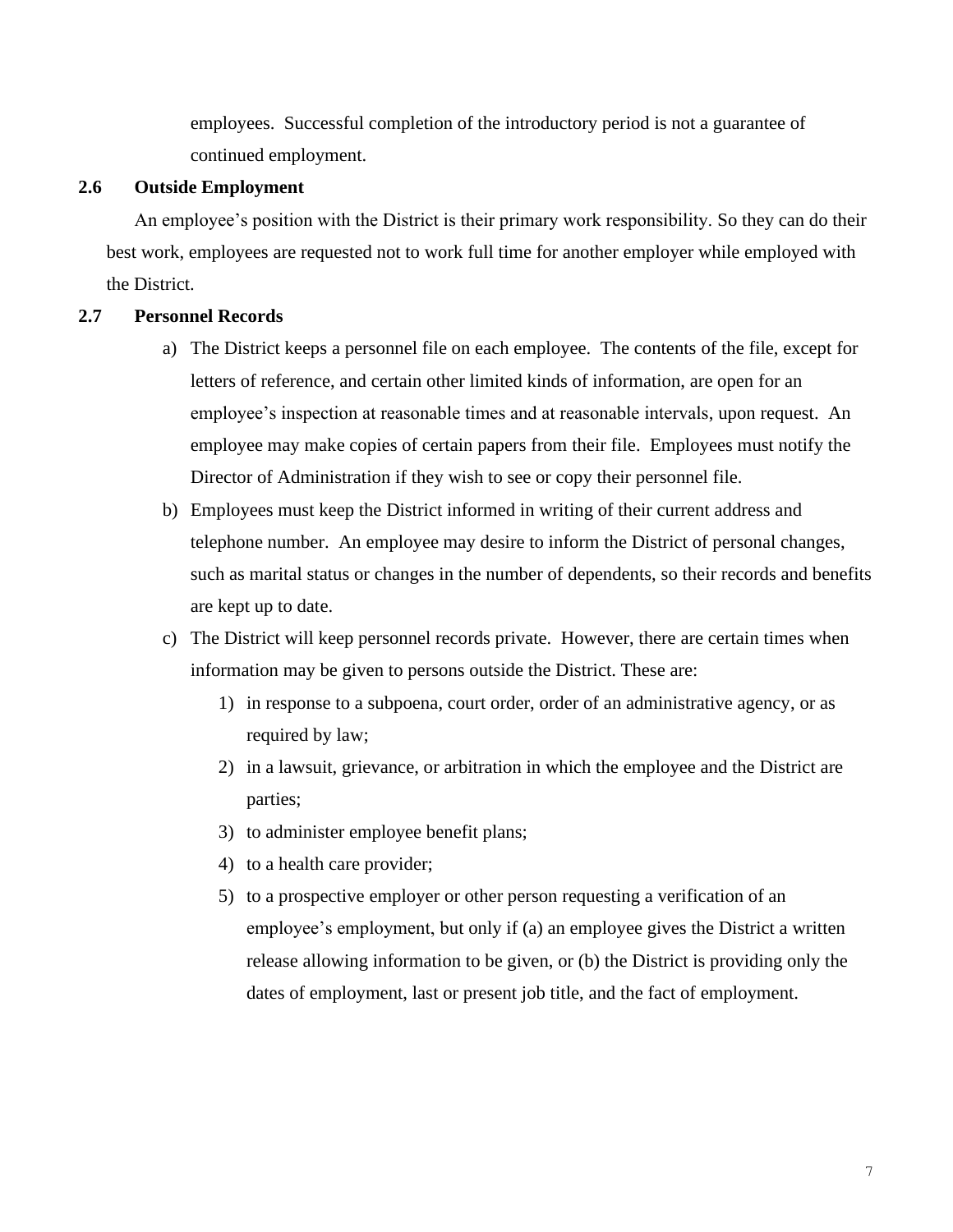## **CHAPTER 3. WAGES AND HOURS**

#### <span id="page-7-1"></span><span id="page-7-0"></span>**3.1 Compensation**

- a) Compensation shall be established when the employee is hired.
- b) Compensation is based on actual hours worked. Regular rate of pay will be paid for work up to 40 hours in a week.
- c) Nonexempt workers must be paid overtime pay at a rate of not less than one and one-half times their regular rates of pay after 40 hours of work in a workweek.
- d) The District may consider approval of an alternate workweek schedule or flexible time for specific positions based on service levels and operational needs. Employees must obtain flexible time schedule approval by the General Manager. Alternate workweek schedules are based on business need, and are not an entitlement.
- e) .
- f) Part-time/temporary employees shall be paid at the rate of one and one-half (1.5) times the normal hourly rate for work more than forty (40) hours per week.Regardless of an assigned regular work schedule, the District has the right to require an employee to work any time before or after the regular workday or regular workweek including weekends, evenings, and/or holidays. Employees may be required to work overtime.
- g) Employees called into work outside of their regular shift shall be compensated for at least two (2) hours of work at the appropriate rate of pay and may be required to put in two (2) hours of work time for compensation.
	- 1)
- h) Overtime shall be approved in advance by the General Manager.
- i) A non-exempt employee may receive, in lieu of overtime compensation, compensating time off (CTO) at a rate of not less than one and one-half (1.5) hours for each hour of employment for which overtime compensation is required by law.
	- 1) The District will provide CTO under the following conditions:
		- (A)Pursuant to a written agreement entered into between the District and employee before the performance of the work in which the employee requests CTO in lieu of overtime compensation.
		- (B) The employee has not already accrued CTO in excess of forty-five (45) hours.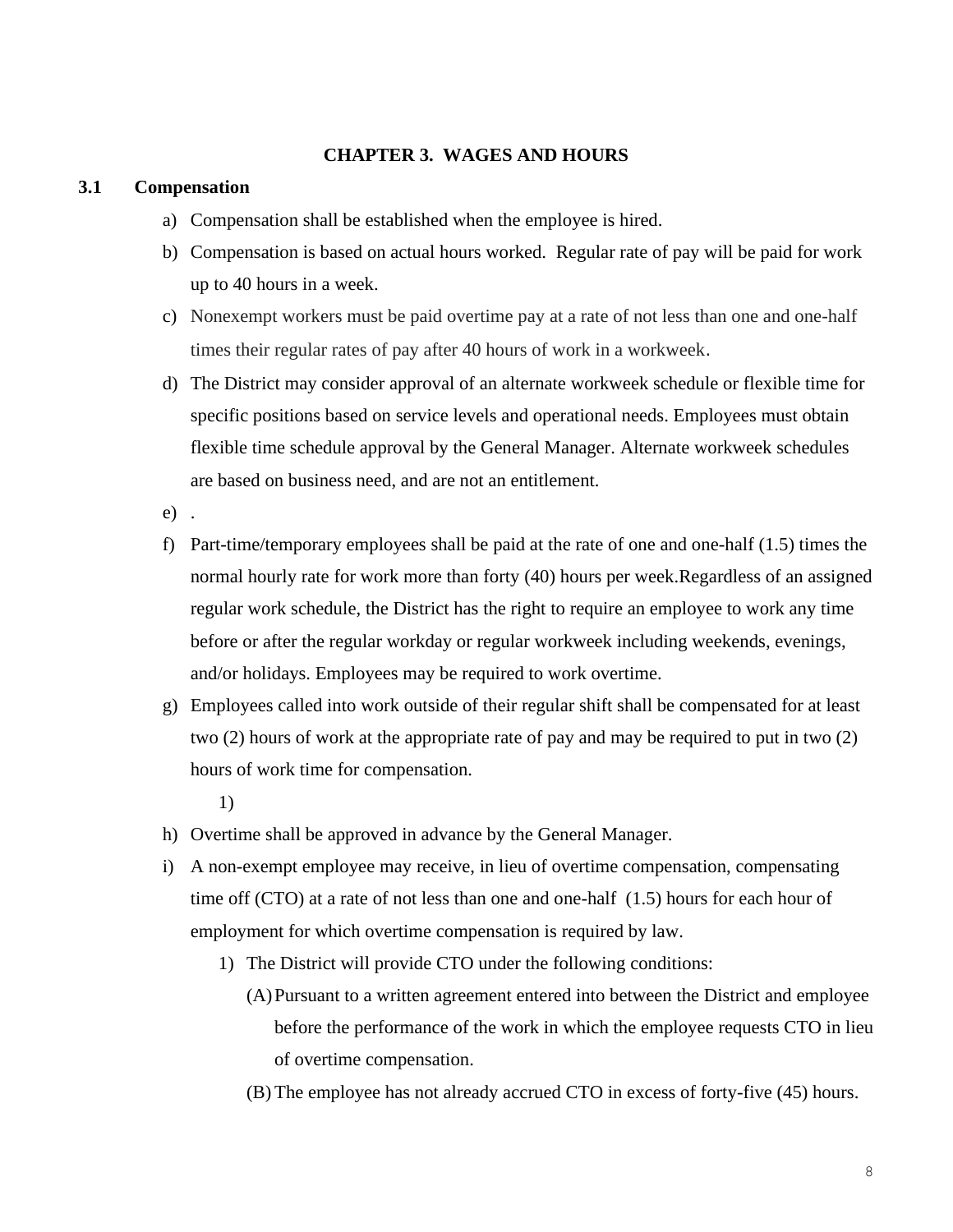- (C) The employee is regularly scheduled to work no less than forty (40) hours in a workweek.
- (D)An employee may not accrue more than forty-five (45) hours of CTO. Any employee who has accrued forty-five (45) hours of CTO shall, for any additional overtime hours of work, be paid overtime compensation.
- (E) If compensation is paid to an employee for accrued CTO, the compensation shall be paid at the regular rate earned by the employee at the time the employee receives payment.
- 2) An employee who has accrued CTO authorized to be provided under subdivision (1) shall, upon termination of employment, be paid for the unused CTO at a rate of compensation not less than the average regular rate received by the employee during the last three (3) years of the employee's employment, or the final regular rate received by the employee, whichever is higher.
- 3) An employee who has accrued CTO authorized to be provided under subdivision  $(i)(1)$  shall use that time by the end of the fiscal year in which it was earned. An employee who requests the use of CTO shall be permitted to use the time within a reasonable period after making the request if the use of the CTO does not unduly disrupt the operations of the District.
	- (A)Upon the request of an employee, the District shall pay overtime compensation in cash in lieu of CTO for any CTO that has accrued for at least two (2) pay periods if exigent circumstances exist and it is approved by the Board.
	- (B) For purposes of determining whether a request to use CTO has been granted within a reasonable period, the following factors shall be considered:
		- (i) The normal schedule of work.
		- (ii) Anticipated peak workloads based on past experience.
		- (iii) Emergency requirements for staff and services.
		- (iv) The availability of qualified substitute staff.
	- 4) This section shall not apply to any employee exempt from the overtime provisions of applicable law.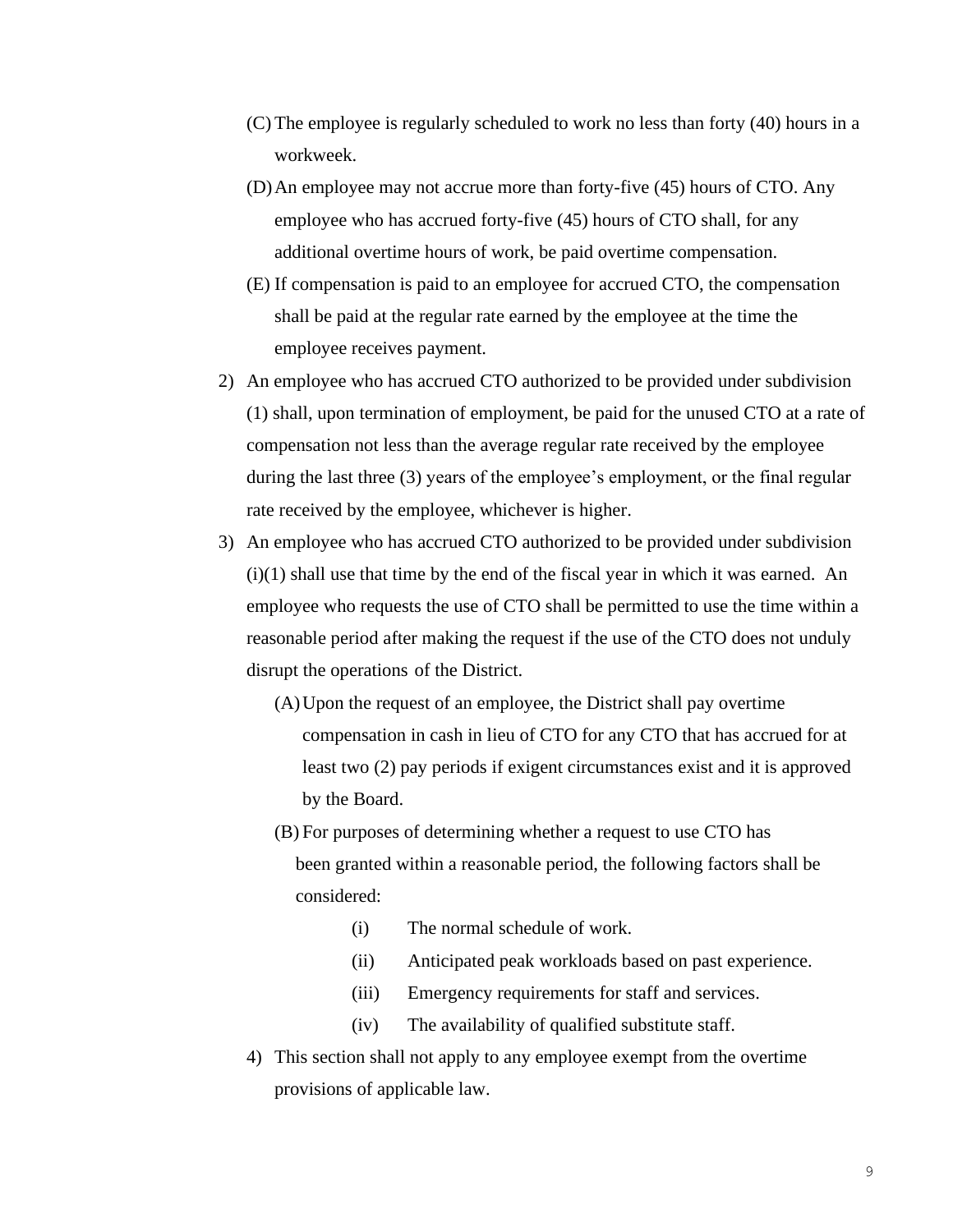## <span id="page-9-0"></span>**3.2 Pay Periods and Pay Days**

- a) Wages shall be paid on a bi-weekly schedule every other Friday**.** Paychecks will include regular and overtime pay for all time worked during the previous pay period that have been included in their timecard.
- b) Workweek begins at 12:00 a.m. on Monday and ends seven consecutive days later on Sunday at 11:59 p.m.
- c) If an employee's vacation falls on a payday, the employee's check will be mailed unless prior arrangements have been made.

## <span id="page-9-1"></span>**3.3 Rest and Meal Breaks**

a) Rest Breaks. The District encourages employees to take the following rest breaks: (i) An employee working at least three-and-a-half (3.5) hours or more may take a paid ten (10) minute break, and (ii) An employee working seven (7) hours or more may take two (2) paid ten (10) minute breaks. The District does not pay for rest breaks that are longer than ten minutes, and the employee is required to note on their time card all breaks longer than ten minutes.

b) Meal Breaks. An employee working five hours or more must take a thirty minute meal break. Meal breaks are unpaid, and an employee must clock out when leaving for break and clock in when returning to work. If an employee is required by a supervisor to work during a meal break, the employee will be compensated at their regular hourly rate. Tower and Security personnel are considered mission essential and are compensated during the thirty minute meal break.

c) The District will provide reasonable lactation accommodation for employees who wish to express breast milk for their infant when they return to work. Employees may use their paid rest break times to express milk. If additional time is needed, it may be unpaid. The District will work with an employee to provide a private place to express milk.

#### <span id="page-9-2"></span>**3.4 Work Schedule**

The District establishes work hours consistent with its operating requirements and responsibilities. Work shifts, days, hours and periods can be established and modified by the District within limits prescribed by law, based on operating conditions and requirements. Employees may not change their own regular work schedule without approval. . Employees are required to be at their assigned work locations at their designated starting time, in appropriate work attire, ready to work. . The particular schedule of each employee may vary, according to their position/department. If an employee requests a change in their work schedule, the District will consider the request and may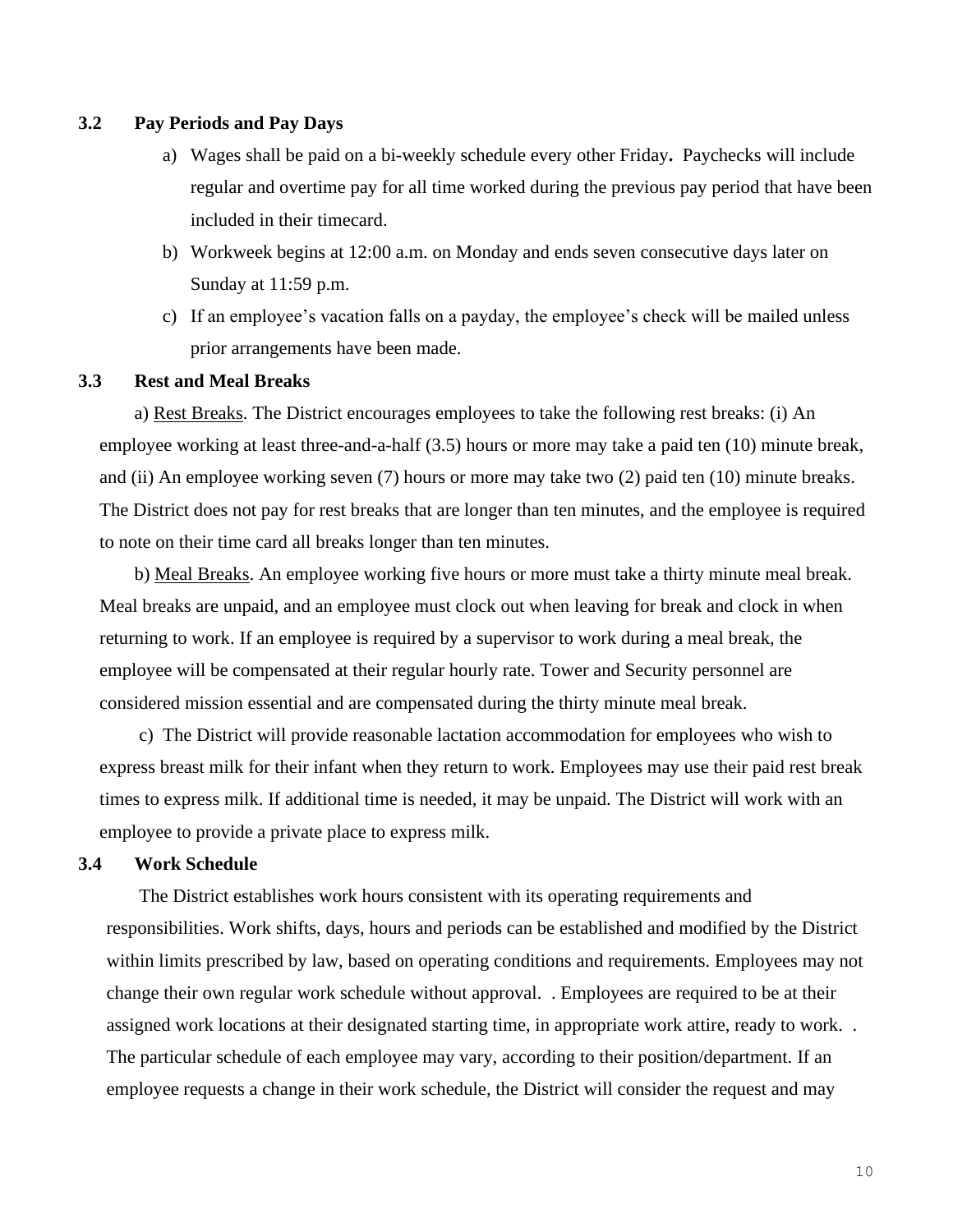make the change. Tower and Security personnel shifts are set to meet mission requirements.

## <span id="page-10-0"></span>**3.5 Payroll Deductions**

- a) Federal and state laws require the District withhold taxes from an employee's wages, including federal and state payroll taxes, Medicare, and California State Disability Insurance (SDI). Part-Time employees will have FICA taken from their payroll.
- b) An employee must inform the Director of Administration of a change in the number of the exemptions or marital status for federal or state tax withholding purposes.
- c) The District will comply with wage garnishment orders. A garnishment will reduce an employee's take-home pay.
- d) Full-Time PEPRA employees will be required to have the PERS payroll deduction.
- e) If an employee's medical insurance premium exceeds the Districts contribution the difference will be deducted from employee's check.

## <span id="page-10-1"></span>**3.6 Timekeeping**

- a) Time cards are prepared electronically for each pay period by the employee or manager/supervisor, and are to be approved after the close of the pay period by the employee and manager/supervisor. It is important for employees to keep accurate time cards and submit when they are due. A time card is a legal document and must not be tampered with. Completing a time card for a fellow employee or falsifying one's own time card is dishonest and may lead to immediate discharge.
- b) Mandatory employee meetings count as hours worked. If an employee is required by the District to attend educational or training activities, the employee will be compensated at the regular hourly rate for their attendance time.
- c) Each employee must immediately notify the Director of Administration if a payroll check does not reflect time worked during the pay period.

## <span id="page-10-2"></span>**3.7 Expense Reimbursement**

- a) The District may require employees to use their vehicles on District business or may provide use of a District vehicle for District business. When travel is authorized by the District, an employee shall be paid pre-approved reasonable and necessary reimbursement for all expenses in connection with District business.
- b) Officers and employees shall be entitled to reimbursement for authorized use of their privately-owned vehicles in the conduct of business, at the mileage reimbursable rate set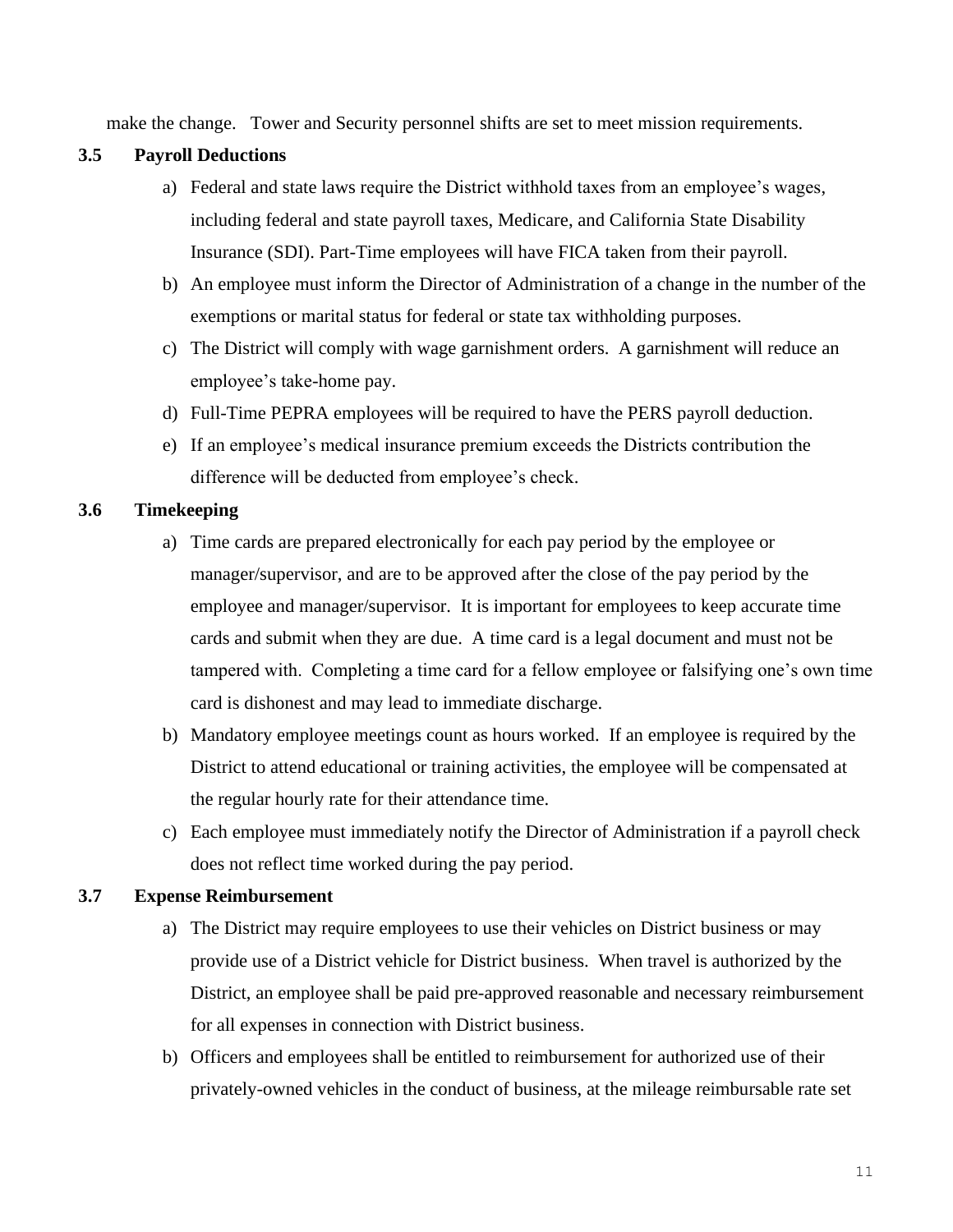by the Internal Revenue Service.

- c) Expenses shall be submitted with an expense report. All receipts for purchases made on behalf of the District must be included with the report. Detailed information must be included in the report for mileage reimbursement.
- d) Automobile rental expenses shall be approved in advance by a member of the executive staff. Airfare reimbursement shall be at government or coach rate, if available. Taxi/Uber/Lyft fares are reimbursable only if shuttle service is not readily available.
- e) When an employee is authorized by a member of the executive staff to travel, the employee will receive the Standard Meals & Incidentals Rate published by U.S. General Services Administration for the days they are on travel for District business.
- f) When an employee is authorized by a member of the executive staff to incur a reimbursable lodging expense, the employee shall submit paid receipts or other evidence that the expense has been incurred. An employee may receive an advance on anticipated lodging expenses based on published rates. The advance shall be reconciled with actual expenditures within thirty (30) days following the activity.

## <span id="page-11-0"></span>**3.8 Holidays**

- a) All regularly scheduled full-time employees will receive a normal day's pay at their normal rate for the following holidays:
	- New Year's Day (January  $1<sup>st</sup>$ );
	- Memorial Day (The last Monday in May);
	- Independence Day (July  $4<sup>th</sup>$ );
	- Labor Day (The first Monday in September);
	- Thanksgiving Day and the following Friday;
	- $-$  Christmas Eve (December 24<sup>th</sup>)
	- Christmas Day (December  $25<sup>th</sup>$ ); and
	- New Years Eve (December 31<sup>st</sup>)
	- Three (3) Floating Holidays.

Floating holidays will expire on December  $31<sup>st</sup>$  without pay and hours will be added on January  $1<sup>st</sup>$  for new and existing employees.

b) If a holiday falls on Saturday, it will be observed the preceding business day. If a holiday falls on Sunday, it will be observed on Monday. If a holiday falls on a Tuesday or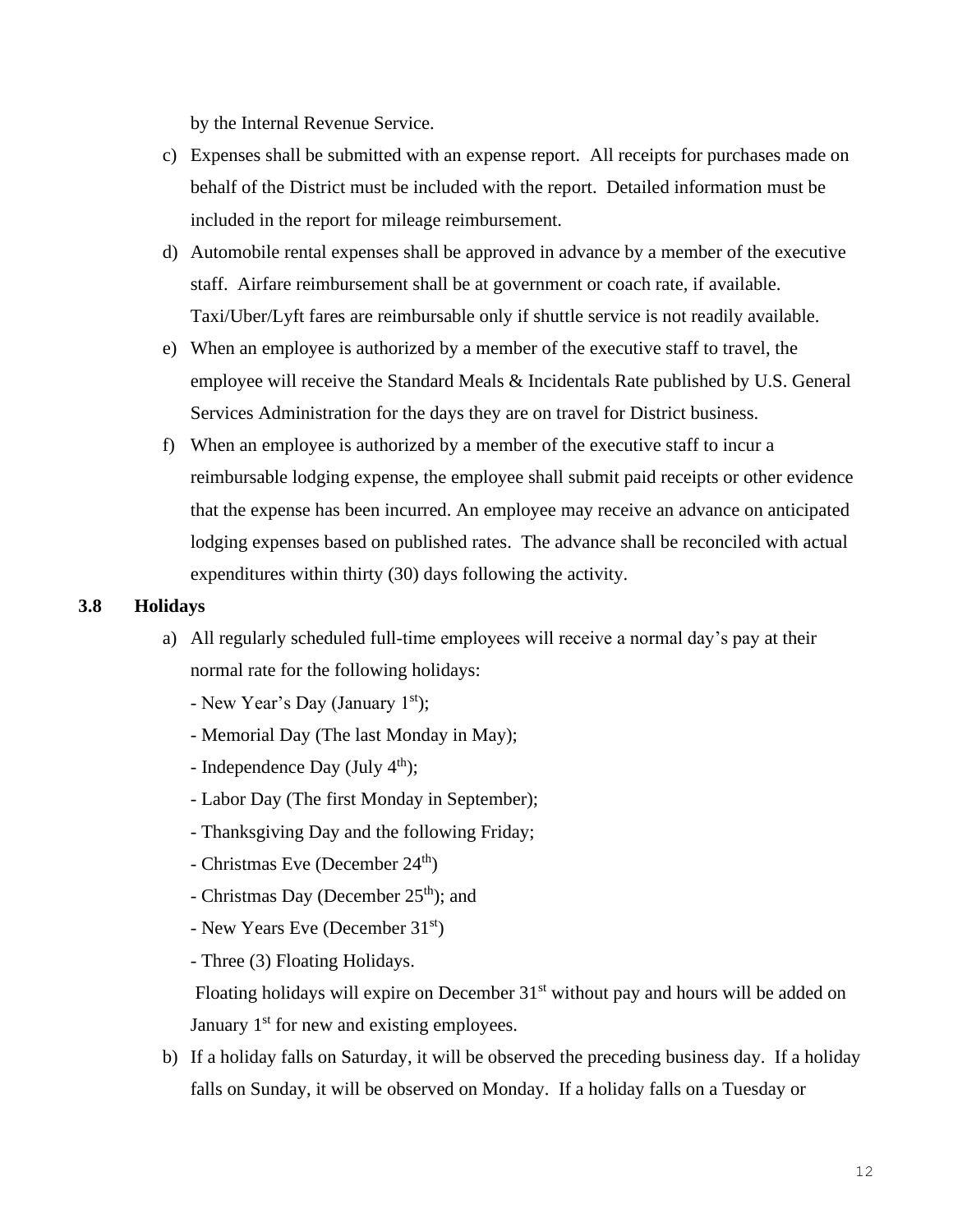Thursday, the District shall determine when it shall be observed. Holidays that fall during a scheduled vacation do not count as a vacation day.

- c) Regular full-time employees shall be paid their regular compensation for each holiday if the employee does not work. Regular full-time employees authorized to work on a holiday shall be paid holiday and hours worked at regular rate of pay.
- d) Part-time, non-salaried employees shall not be paid for holidays if the employee does not work. If a part-time employee works on a holiday, the employee will be compensated at the regular rate, unless the employee works overtime.

## **CHAPTER 4. BENEFITS**

## <span id="page-12-1"></span><span id="page-12-0"></span>**4.1 Eligibility for Benefits**

The District provides the following employee benefits when the conditions have been met.

## <span id="page-12-2"></span>**4.2 Vacation Pay**

- a) Regular, full-time employees will accrue one (1) workweek of paid vacation during their first year of employment, which may be used as it is accrued. (1.54 hours per pay period). After the first year of service, regular, full-time employees shall earn two (2) workweeks of paid vacation (3.08 hours per pay period). After four (4) years of service, regular, fulltime employees shall earn three (3) workweeks of paid vacation (4.62 hours per pay period). After completion of fourteen (14) years of service, regular, full-time employees shall earn four (4) workweeks of paid vacation (6.15 hours per pay period). Vacation benefits do not accrue when a full-time employee is on leave for any reason other than vacation or a District holiday.
- b) The scheduling of an employee's vacation is based on the District's operational needs and the requests for vacation and leaves of absence of other employees. All vacation requests must be approved in advance by a member of the executive staff.
- c) If accrued vacation time is not used by the end of the calendar year, employees may carry over unused vacation hours, but total vacation hours may not exceed two hundred and forty (240) hours. Employees who have reached 200 hours are permitted to cash-out up to two weeks of vacation hours in one week increments within a fiscal year by completing the request form. Employees who have an exigent circumstance can request a cash out of unused vacation with approval from the CEO/General Manager.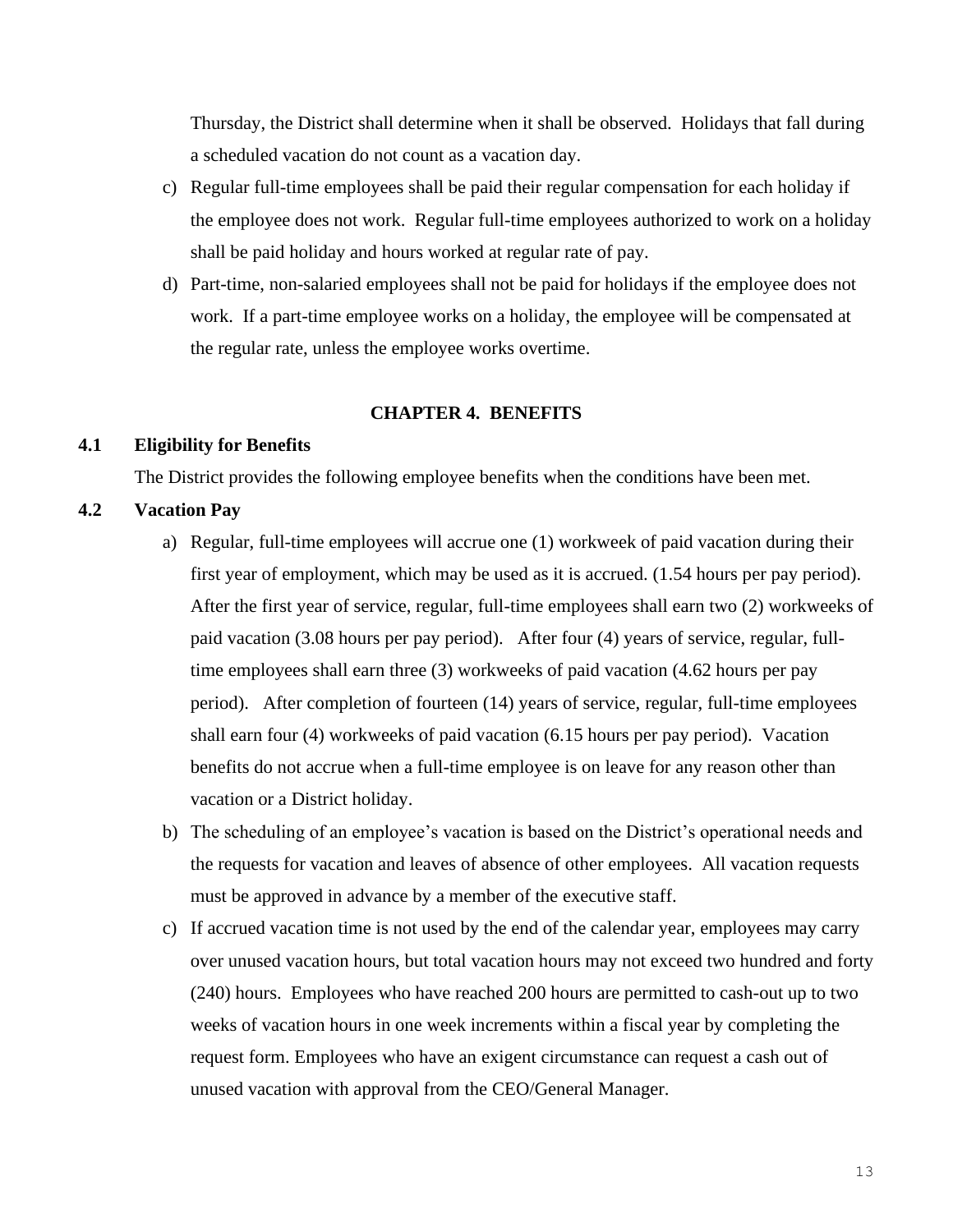- d) An employee may not take a paid vacation before accruing paid vacation time. If an employee takes a vacation but does not have accrued vacation time, the employee will not be compensated for the time off. If an employee takes more vacation time than is accrued and leaves the District, the amount of unearned vacation time taken will be deducted from the employee's final paycheck.
- e) Vacation benefits are not earned when an employee is on a leave of absence or suspended.
- f) Part-time employees who become regular, full-time employees shall complete twelve (12) months of full-time service before earning one (1) workweek of paid vacation days. Vacation pay accrues at the same rate for all regular, full-time employees.

## <span id="page-13-0"></span>**4.3 Sick Leave and Disability Payments**

- a) Persons employed full-time by the District for at least thirty (30) days in a Twelve (12) Month Period are eligible for sick leave as follows: sick leave shall accrue at the rate of 1.54 hours of paid leave for each pay period up to a maximum of One Hundred and Sixty (160) hours. Upon retirement, full-time employees with at least five (5) years but less than ten (10) years of service shall be paid for fifty percent (50%) of accumulated unused sick leave, and full-time employees with ten (10) or more years of service shall be paid for one hundred percent (100%) of accumulated unused sick leave, paid at the employee's salary rate at the time of retirement. Except as expressly provided in this section 4.3(a), unused sick leave is not compensable at termination of the employment with the District.
- b) Sick benefits are not earned when an employee is on a leave of absence or suspended.
- c) Persons employed part-time, temporary, and per diem (collectively, "Part Time") by the District for at least thirty (30) days in a twelve (12) month period are eligible for three (3) days or twenty-four (24) hours of sick leave as follows: paid sick leave shall accrue at the rate of one (1) hour for every thirty (30) hours worked. Part-time employees may carry over six (6) days or forty-eight (48) hours of sick leave but may not use more than three (3) days or twenty-four (24) hours in a twelve (12) month period regardless of the amount carried over. Unused sick leave will not be paid out at the termination of a Part-time employee's employment with District.
- d) "Twelve (12) month period" means: (1) July 1 to June 30 for those persons employed by the District on July 1, 2015, or (2) the twelve (12) month period from their date of hire for those hired after July 1, 2015. If an employee's employment with the District is terminated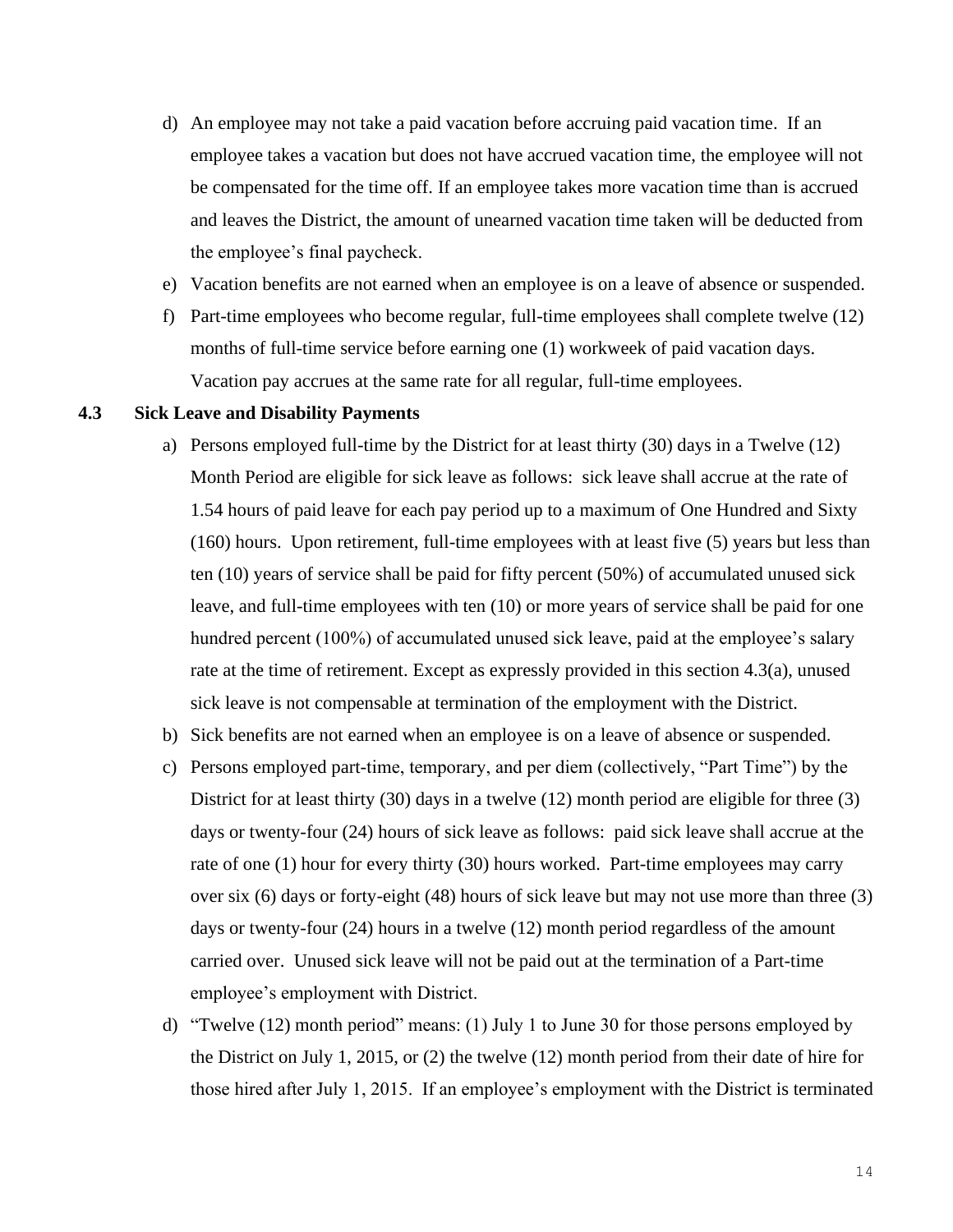and that employee returns to work for the District within twelve (12) months of the termination, that employee's sick leave shall be restored as it was at termination.

- e) Sick leave may be taken ninety (90) days after commencement of employment by the District or thirty (30) days of actual work, whichever is later. Sick leave may be used for preventive care or care of an existing health condition of an employee or the employee's spouse, domestic registered partner, child, parent, grandparent, grandchild, or sibling. Sick leave may also be used by employees who are the victim of domestic violence, sexual assault, stalking. Full-time employees may use sick leave for bereavement leave, but not to exceed five (5) days in a twelve (12) month period.
- f) Employees may use paid sick leave upon oral or written request. If the need is foreseeable the employee must give the District reasonable advance notice, but where the need is unforeseeable an employee must give notice as soon as practicable.
- g) If an employee is hospitalized or out sick for more than seven (7) calendar days for an injury or illness not work-related, the employee should apply for State Disability Insurance (SDI) benefits. These benefits will be coordinated with sick pay.
- h) The Director of Administration may request a doctor's certification for sick leave for all injuries/illnesses event that exceed three working days.
- i) Sick leave may be used when adverse weather conditions create difficulty for employees to report to work or make it advisable for employees to leave work early. Employees who anticipate problems with transportation are encouraged to exercise personal judgment concerning road safety in their areas.
- j) Under the California Family Rights Act of 1993 (CFRA), if an employee has more than twelve (12) months of service with the District and has worked at least one thousand, two hundred and fifty (1,250) hours in the twelve (12) month period before the date the employee would like to begin leave, the employee may have a right to an unpaid family care of medical leave. This leave may be up to twelve (12) weeks in a twelve (12) month period for the birth, adoption, or foster care placement of the employee's child or for the employee's own serious health condition or the serious health condition of the employee's child, parent or spouse. If possible, the employee must provide at least thirty (30) days advance notice of a foreseeable event. For events that are not foreseeable, the employee must notify the District, at least verbally as soon as the employee knows of the need for the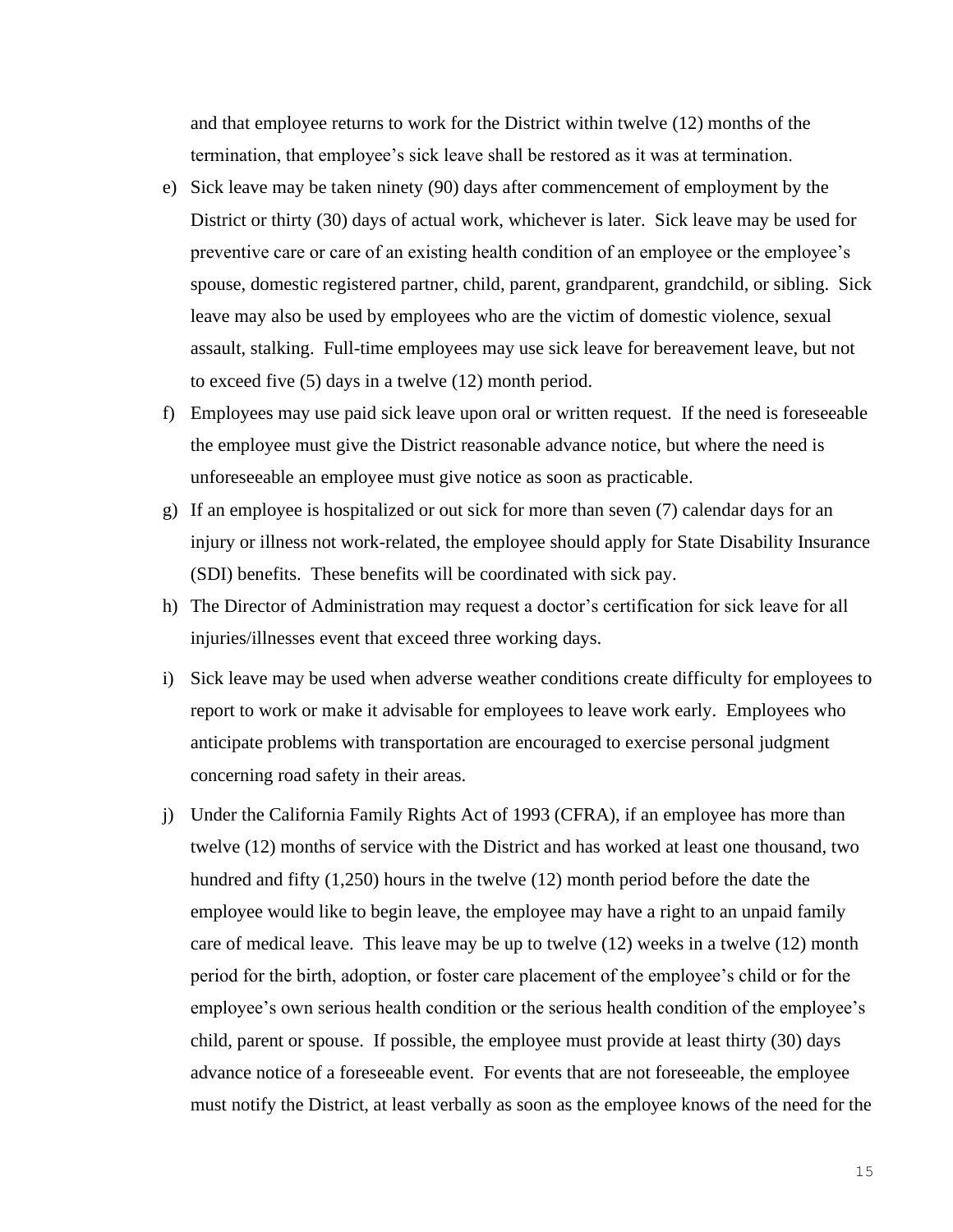leave. Failure to comply with these rules is grounds for, and may result in, deferral of the requested leave until the employee complies. The District may require a certification from a health care provider before allowing a leave for pregnancy or the employee's own serious health condition, or certification from the health care provider of the employee's child, parent, or spouse who has a serious health condition before allowing a leave to take care of the family member. When medically necessary, leave may be taken on an intermittent or reduced work schedule. The basis minimum duration of leave for birth, adoption or foster care is two (2) weeks, and the employee must conclude the leave within one (1) year of such event. Taking CFRA leave may impact certain benefits and seniority.

- k) If an employee has worked for the District for at least one (1) year and for one thousand, two hundred and fifty (1,250) hours over the past twelve (12) months, the employee may be eligible for unpaid leave under the Family and Medical Leave Act (FMLA). Under the FMLA, leave is available (1) to care for the employee's child after birth, or placement for adoption or foster care, (2) to care for the employee's spouse, son or daughter, or parent who has a serious health condition, or (3) for a serious health condition that makes the employee unable to perform the employee's job. The employee must provide thirty (30) days advance notice when the leave is foreseeable. The District requires a medical certification to support a request for leave due to a serious health condition and may require a second or third opinion at District expense, and a fitness for duty clearance before return to work. Health insurance will be maintained under the group plan during leave. Employees will not be discriminated against for taking such leave, and employees taking such leave will retain the benefits they accrued prior to taking such leave. If you have any questions concerning leave, or require forms, please see the Director of Administration.
- l) The District offers a Catastrophic Sick Leave-Donation Program to give employees a chance to support their co-workers who are facing a major health crisis, whether their own or that of a family member, as well as a death in the employee's immediate family. The program allows employees to provide assistance in the form of donated sick time. An employee shall be faced with or have incurred either a catastrophic illness or injury in order to be eligible for this program. The CEO/General Manager shall determine individual eligibility status. "Catastrophic" means: the employee is unable to perform the duties of their position because of a serious illness or accident or will require a lengthy recovery;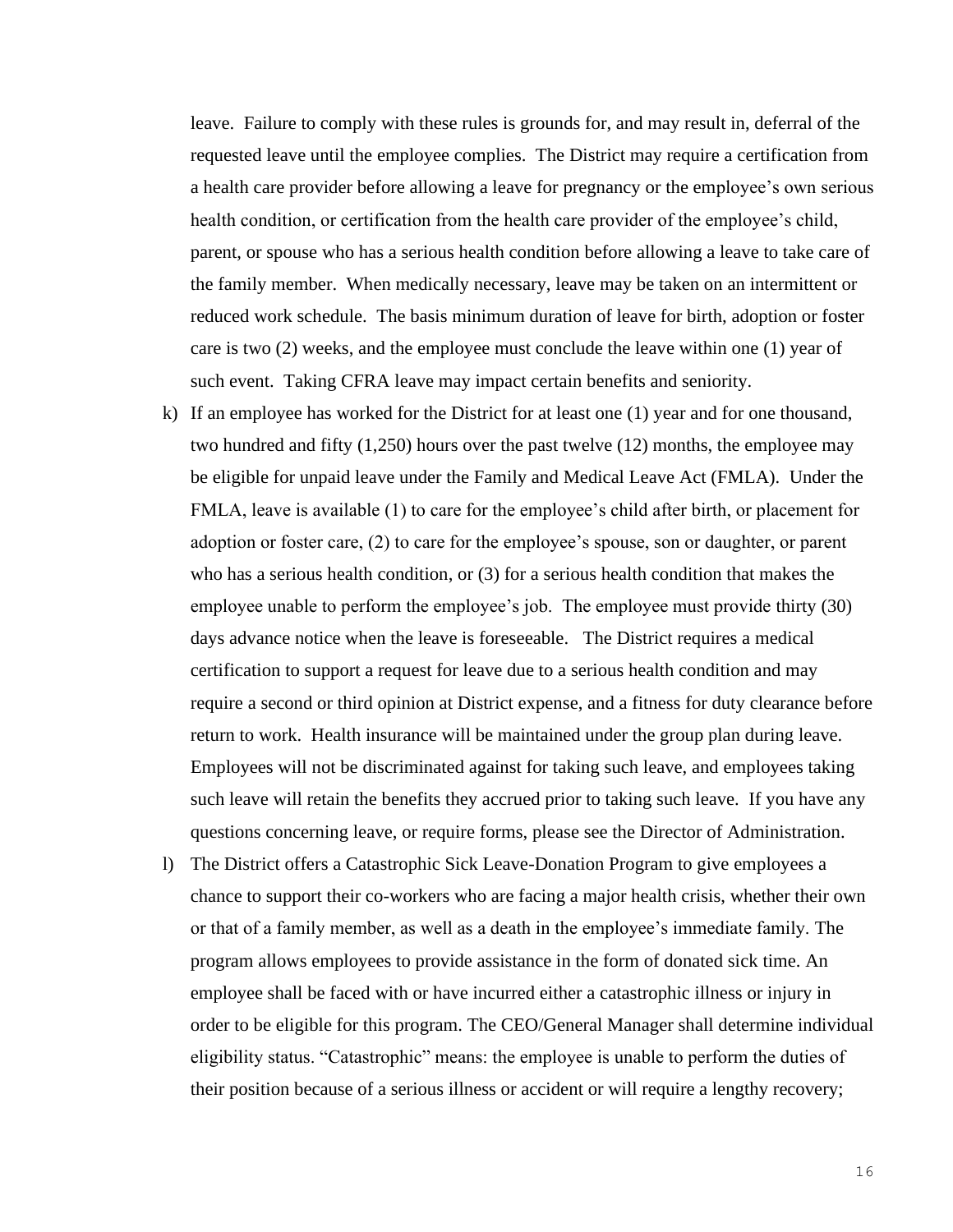there is a serious illness or accident which will require a lengthy recovery in the employee's immediate family; or there is a death in the employee's immediate family. The hours donated with be converted based on the monetary value of the sick leave donated.

## <span id="page-16-0"></span>**4.4 Continued Benefits**

- a) Permanent, full-time officers and employees are eligible for participation in the retirement program through the Public Employees' Retirement System (P.E.R.S.). Eligibility for participation in the program shall be determined on the basis of the contract between P.E.R.S. and the District. Employees hired prior to prior to January 1, 2013, are considered classic members for Miscellaneous and Safety. Employees hired after January 1, 2013, will receive retirement benefits calculated under the PEPRA 2013, The California Public Employees' Pension Reform Act of 2013, unless they have already been classified by CalPERS as a classic member. CalPERS determines the employee's classification based on individual circumstances if they are a previous CalPERS member.
- b) Employees hired prior to October 1, 2017, that reach retirement age and who have been an active member of P.E.R.S. for at least five (5) years and their dependents are eligible for continued participation in the District's group medical plan. Employees hired after October 1, 2017 will be eligible for health benefits based on the resolution with CalPERS vesting schedule.

Based on their years of PERS service with the District, annuitants would be eligible to receive a percentage of the 100/90 formula amounts from the employer as follows:

| <b>Credited Years of PERS Service</b><br>(5 of which must be performed at your agency) | Percentage of Contribution |  |
|----------------------------------------------------------------------------------------|----------------------------|--|
| <b>10</b>                                                                              | 50%                        |  |
| <sup>11</sup>                                                                          | 55%                        |  |
| 12                                                                                     | 60%                        |  |
| 13                                                                                     | 65%                        |  |
| 14                                                                                     | 70%                        |  |
| 15                                                                                     | 75%                        |  |
| 16                                                                                     | 80%                        |  |
| 17                                                                                     | 85%                        |  |
| 18                                                                                     | 90%                        |  |
| 19                                                                                     | 95%                        |  |
| $20+$                                                                                  | 100%                       |  |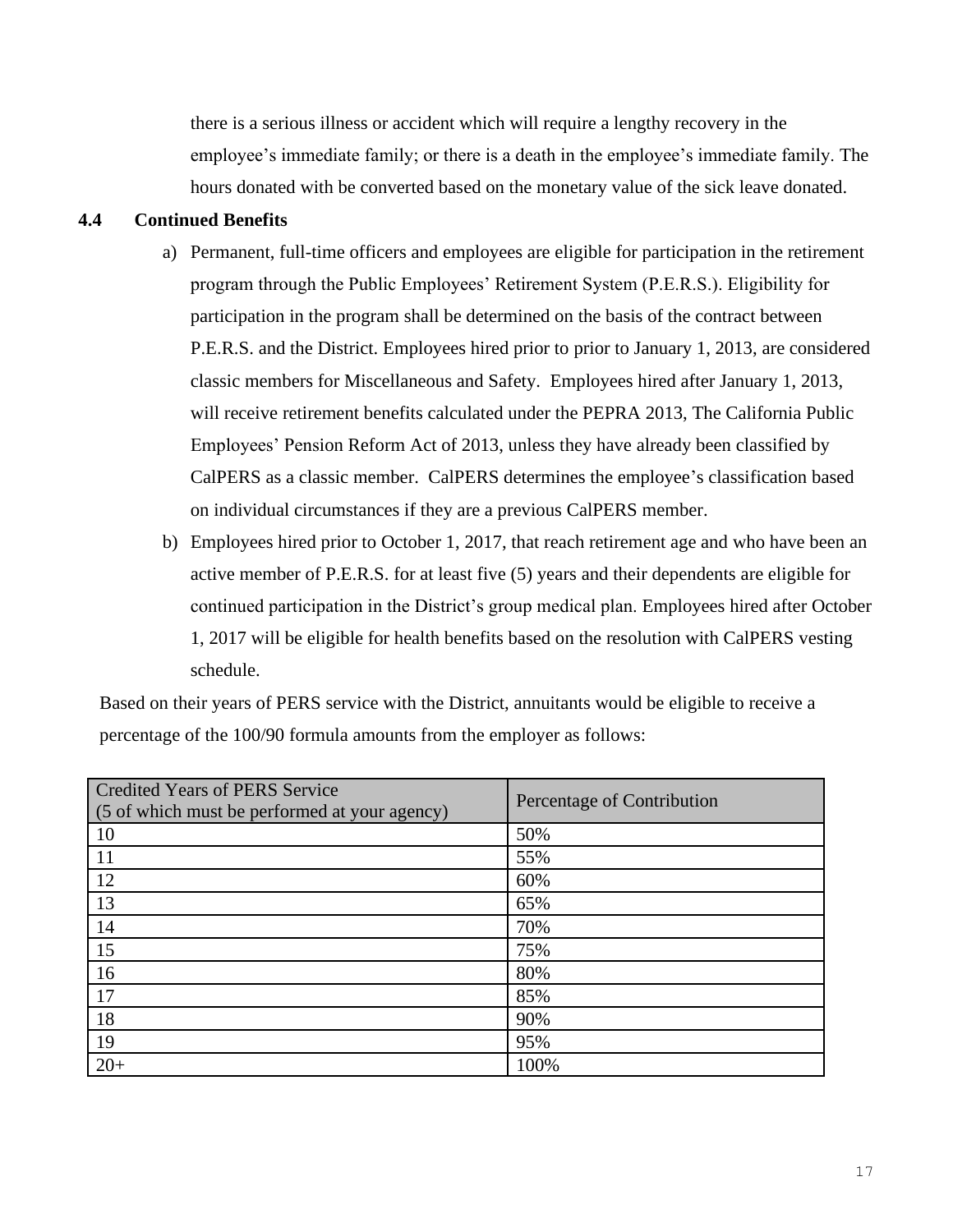The District shall pay the cost of such coverage. The District shall pay the cost of dental/optical benefits for retired officers and employees and their dependents in the same manner and to the same extent as active full-time employees.

#### <span id="page-17-0"></span>**4.5 Health, Dental and Optical Plan**

- a) Permanent, full-time officers and employees, including active directors, and their dependents shall be eligible for membership in the District's group health plan. Membership shall commence at the earliest date permitted by the plan. Except for benefits provided to former employees, health plan membership shall cease at termination of employment or office holding. The District will pay up to the following amounts monthly for the cost of group health plan membership:
	- (1) \$783.00 for an employee only;
	- (2) \$1,487.00 for an employee with one dependent; and
	- (3) \$1,907.00 for an employee with more than one dependent.

The District shall reimburse each employee for the deductible portion of the employee's group health plan, not to exceed \$500.00 per individual or family group per year. The employee shall present written proof satisfactory to the General Manager that such costs have been incurred before such reimbursement is paid.

- b) Permanent full-time officers and employees, including directors, and their dependents shall be eligible for dental, optical, and audiology plan reimbursement after the 6 month probationary period at the start of their employment. The employee or director shall be reimbursed up to \$1,500.00 per fiscal year for dental and or optical expenses incurred by the employee, director, and each eligible dependent. Unused annual allowance may be rolled over for two years for employee, director, and each eligible dependent. The unused annual allowance must be used by the individual who rolled over the balance. The maximum balance for a family is \$10,000..
- c) As used herein, the term "dependent" refers to an officer's or an employee's spouse and dependent unmarried children up to the age specified by federal or state law (currently, twenty-six (26) years old, dependents as defined by law for full-time students, and dependent children regardless of age who are physically or mentally incapacitated.

#### **4.6 Life Insurance**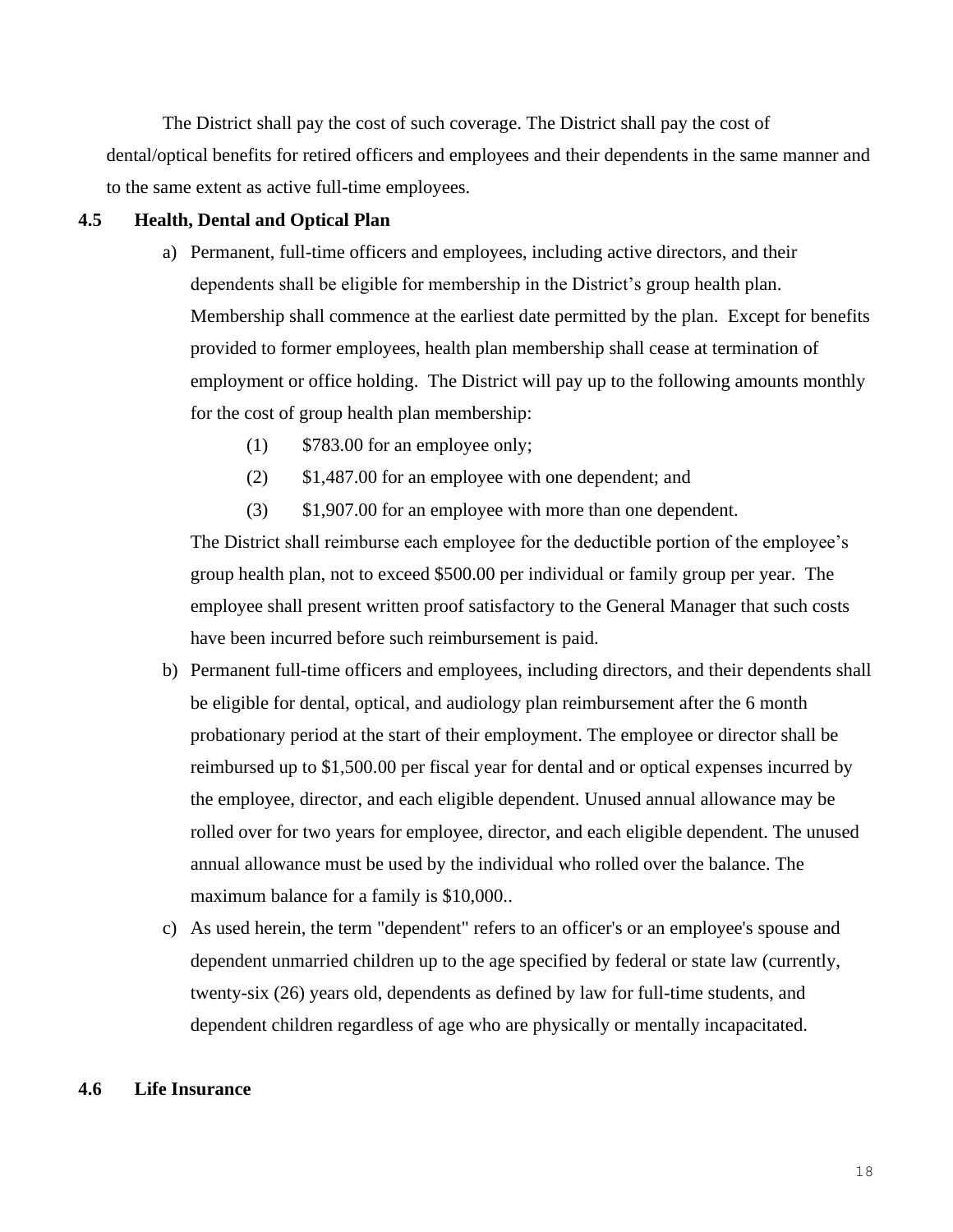Permanent full-time employees receive the life insurance benefits of the District's health and accident insurance plan in an amount established by the Board.

## <span id="page-18-0"></span>**4.7 Short and Long-Term Disability**

Permanent full-time employees receive short and long-term disability benefits in the event the employee goes on leave of absence.

## <span id="page-18-1"></span>**4.8 Workmen's Compensation Insurance**

All employees shall receive the benefit of Workers' Compensation Insurance as provided by law.

## <span id="page-18-2"></span>**4.9 Tuition Assistance Program**

- a) The District has a tuition assistance program to encourage employees to plan and direct their career and personal development, and increase their skill base for work with the District. The tuition assistance program provides financial aid and paid leave for educational courses and programs in accordance with the following procedures.
- b) All full-time employees with six (6) months or more of service with the District are eligible to participate in the tuition assistance program.
- c) Acceptable Courses and Programs:
	- 1) Basic reading, writing, English language, and arithmetic courses;
	- 2) Courses or programs to maintain or improve skills required in the employee's current job, or next higher-level job to which the employee aspires;
	- 3) Courses or programs relevant to or required for a skill, license, certification, or degree appropriate to the individual's career development and the District's need for the particular craft;
	- 4) Specific degree programs, including GED, Associate, Bachelors, and graduate degrees in all areas relevant to the District's operations; and
	- 5) Test preparation classes for promotional examinations within the District.
- d) Acceptable Educational Institutions include accredited postsecondary institutions, certified correspondence schools and other institutions, organizations, or individuals approved by the District.
- e) The District may pay 100% of tuition costs (including Registration, books and laboratory fees) for acceptable course(s) or program(s) up to the maximum of Ten Thousand dollars (\$10,000), in the District's sole discretion, per eligible employee in any calendar year. The \$10,000 maximum benefit is available to employees who wish to further their education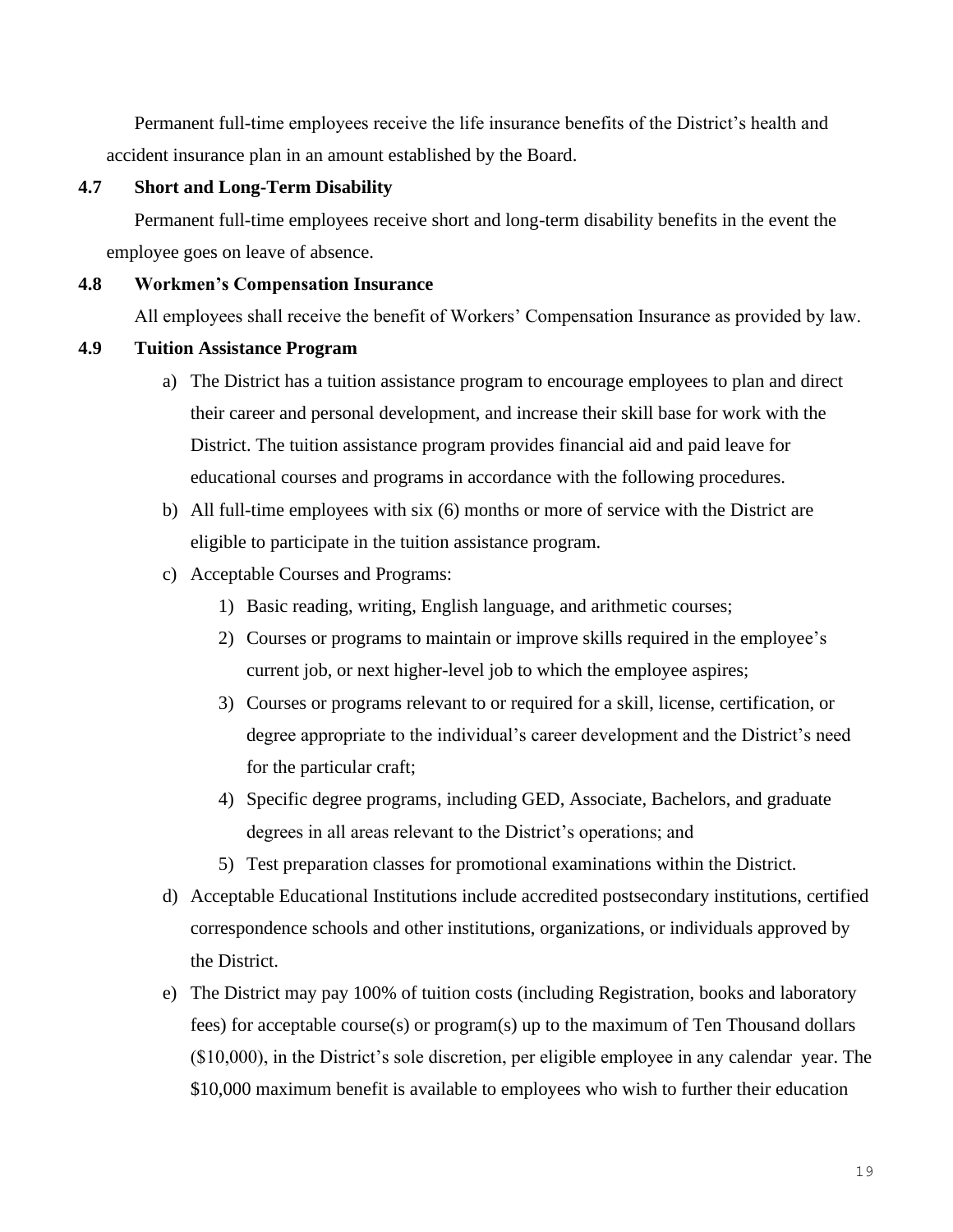within their current work field at the District. If employees wish to pursue education not related to their current work field at the District, the maximum benefit is \$5,000. Tuition payments will be made directly to the educational institution or reimbursed to the employee upon completion of the course or program.

- f) Employee is required to bring in proof of the final grade of the course or program taken. If the employee does not show proof of the final grade within 60 days of completion of course, he or she will be required to reimburse the District, either by personal check or by payroll deduction, in full all funds paid by District.
- g) Employee will be required to have a grade of "B" or above for undergraduate and graduate degree programs, and a passing grade (e.g. "D" or higher) for all other courses. If employee does not achieve the required grade, he or she will be required to reimburse the District in full for funds paid by District.
- h) Employees receive regular wages and benefits when participating in any of the two (2) following leave arrangements:
	- 1) Personal time off: employees may rearrange their regular working hours to schedule a course or programs;
	- 2) Short-term leave: employee may request up to five (5) days leave per year to complete a specific educational activity during working hours.
- i) Procedure for Applying for Financial Assistance:
	- 1) The employee completes a payment request form available from Administration.
	- 2) The form is submitted to the employee's immediate supervisor who reviews and forwards it to the General Manger with a recommendation.
	- 3) The General Manger reviews, recommends, and forwards the request to Administration.
	- 4) If either the supervisor or General Manager disapproves the request, or the course or institution are unacceptable, Administration will meet with employee, to work out an alternative course of study.
	- 5) If approved by both the supervisor and General Manager, Administration confirms course(s) and institution eligibility.
	- 6) Upon completion of an academic term, the employee shall submit his or her academic transcript to Administration who will confirm compliance with this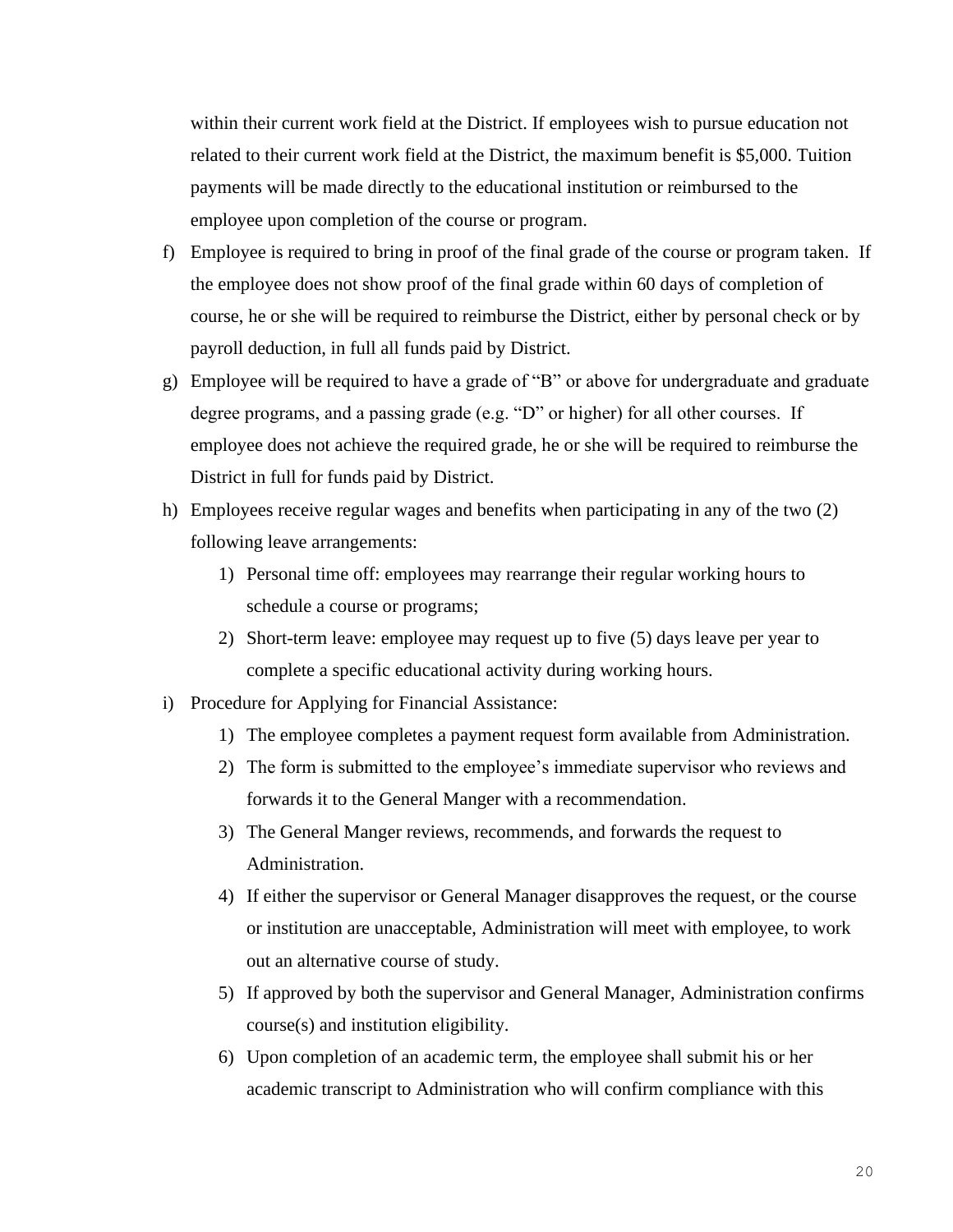policy and forward the request to the accounting department to submit payment to the institution or reimbursement to the employee.

- j) Procedures for Applying for Educational Leave:
	- 1) Personal time off: the employee arranges with his or her immediate supervisor a modified work schedule.
	- 2) Short-term leave requests must be approved by supervisor and General Manager.

## <span id="page-20-0"></span>**4.10 Changes in Policy**

The District reserves the right to cancel or change the benefits it offers to its employees.

## **CHAPTER 5. JOB PERFORMANCE**

## <span id="page-20-2"></span><span id="page-20-1"></span>**5.1 Evaluations**

- a) The District may review the job performance of employees. The purposes of the evaluations are:
	- 1) to evaluate the strengths and weaknesses of the employee's work;
	- 2) to communicate these to the employee; and
	- 3) to set future performance goals.
- b) Employees are encouraged to ask specific questions about and to comment on their evaluation. Employees may offer written comments on the evaluation form. The employee may obtain a copy of the completed form. A good performance evaluation does not guarantee a pay raise, because pay increases may not occur every year, nor is a good evaluation a promise of continued employment.

## <span id="page-20-3"></span>**5.2 Attendance and Absences**

- a) Attendance is a basic indicator of an employee's performance. An employee must report to work on time. If an employee cannot come to work, or will be more than a few minutes late, the employee must inform their supervisor of expected arrival time.
- b) Excessive absences, failure to report absences on time, and/or tardiness will lead to discipline, up to and including discharge. Absences are excessive if they occur frequently, or if they show a pattern. Absences immediately before or after a holiday and weekends are suspect. Frequent absences for minor complaints such as a headache or stomachache are also suspect.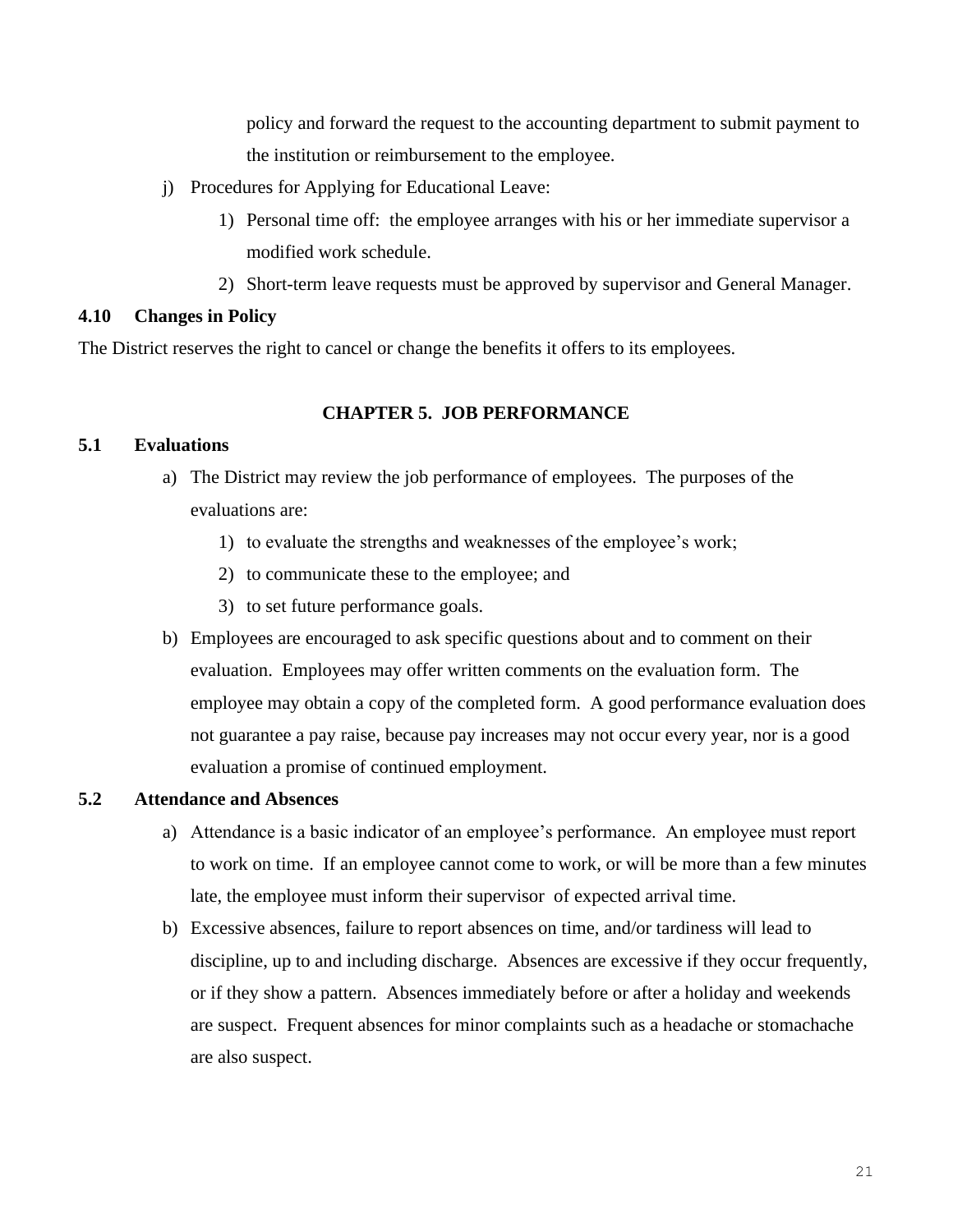## **CHAPTER 6. UNPAID LEAVES OF ABSENCE**

#### <span id="page-21-1"></span><span id="page-21-0"></span>**6.1 Approved Leaves of Absence**

- a) The General Manager may grant unpaid leaves of absence for the convenience of the employee. An employee's introductory period is extended by the number of days of absence. Temporary employees are not eligible for a leave of absence.
- b) Except as required by law, the District cannot guarantee the employee's position will be open upon return from an extended leave of absence. If the position has been filled or eliminated the District will try to find the employee a comparable position.
- c) Unpaid leaves of absence will be permitted for medical leave and non-occupational disability conditions.
- d) The District requires written proof from a licensed doctor that the employee's disability has started or ended before allowing the employee to take a leave or return from leave to assume full or modified duties with limitations. The employee must provide the following information as soon as known: (1) how long the employee expects to be on disability leave; (2) a doctor's certificate, or other medical proof acceptable to the District, showing the expected dates of the employee's disability; and (3) regular updates at least every week regarding the employee's medical status and the date the employee expects to return to work. Applications for leaves of absence for disability because of pregnancy or childbirth should be submitted at least two (2) weeks before the start date of such leave, if possible.

#### <span id="page-21-2"></span>**6.2 Pregnancy Disability Leave**

- a) Under the California Fair Employment and Housing Act (FEHA), if an employee is disabled by pregnancy, childbirth or related medical conditions, they may be eligible to take a pregnancy disability leave. An employee affected by pregnancy or a related medical condition, may also be eligible to transfer to a less strenuous or hazardous position or to less strenuous or hazardous duties if the transfer is medically advisable. The District will treat pregnancy disability the same as other disabilities of similarly situated employees. This affects whether leave will be paid or unpaid.
- b) The pregnancy disability leave is for up to four (4) months or eighty-eight (88) workdays for a full-time employee) per pregnancy for actual disability caused by your pregnancy, childbirth or related medical conditions. The pregnancy disability leave does not need to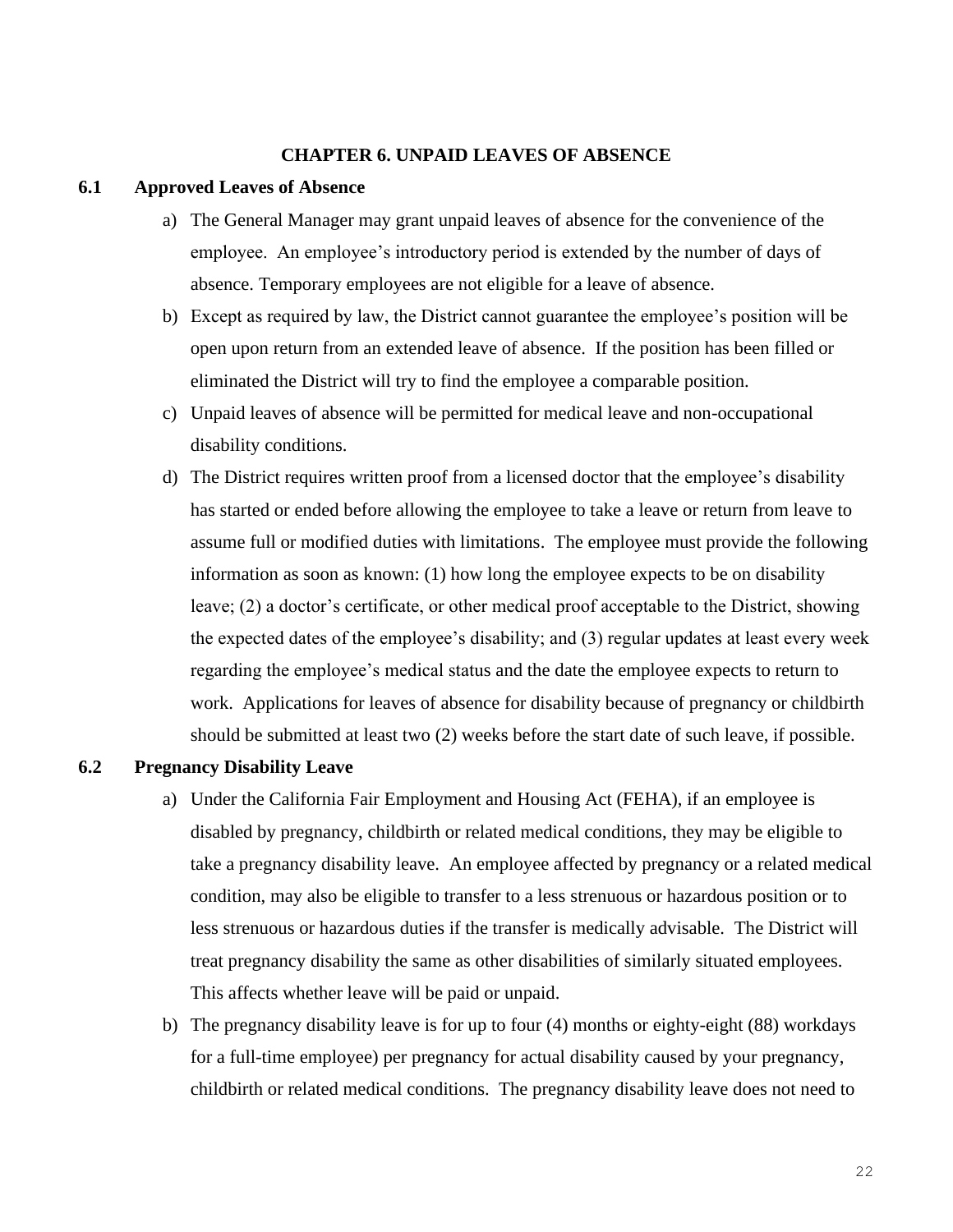be taken in one continuous period of time but can be taken on an as-needed basis. Time off needed for prenatal care or morning sickness may not be covered by your pregnancy disability leave. An employee should consult their physician to obtain certification that the situation is covered by pregnancy disability leave.

- c) The employee may be required to obtain a certification from a health care provider confirming either pregnancy disability or the medical advisability for a transfer. The certification should include:
	- 1) the date disability due to pregnancy commences or the date of the medical advisability for transfer;
	- 2) the probable duration of the period(s) of disability or the period(s) for the advisability of the transfer; and
	- 3) a statement that, due to the disability, the employee is unable to work or to perform any one or more of the essential functions of the position without undue risk to the employee, the successful completion of the pregnancy or to other persons, or a statement that, due to the pregnancy, the transfer is medically advisable.
- d) At the employee's option, accrued vacation or other accrued time off may be used as part of pregnancy disability leave before taking unpaid leave. The employee may be required to use available sick leave. An employee may also be eligible for State Disability Insurance for the unpaid portion of leave.

#### <span id="page-22-0"></span>**6.3 Medical Leave: Occupational Disability**

If an employee is injured at work, the employee may be placed on Workers Compensation until: (1) a recognized medical professional certifies the employee is allowed to resume all of the duties of the employee's former position; (2) the employee is unable to come back to work in their position (i.e., the employee's condition is permanent and stationary); or (3) the employee resigns, quits, or otherwise indicates they are not going to return to their job.

## <span id="page-22-1"></span>**6.4 Military Service**

Employees are eligible for military leaves of absence. The specific terms and nature of their right to return to their job after a military leave is governed by law.

## <span id="page-22-2"></span>**6.5 Jury Duty**

Employees absent for service on petit jury shall be paid regular district salary by endorsing the jury fees, less mileage payments, to the District.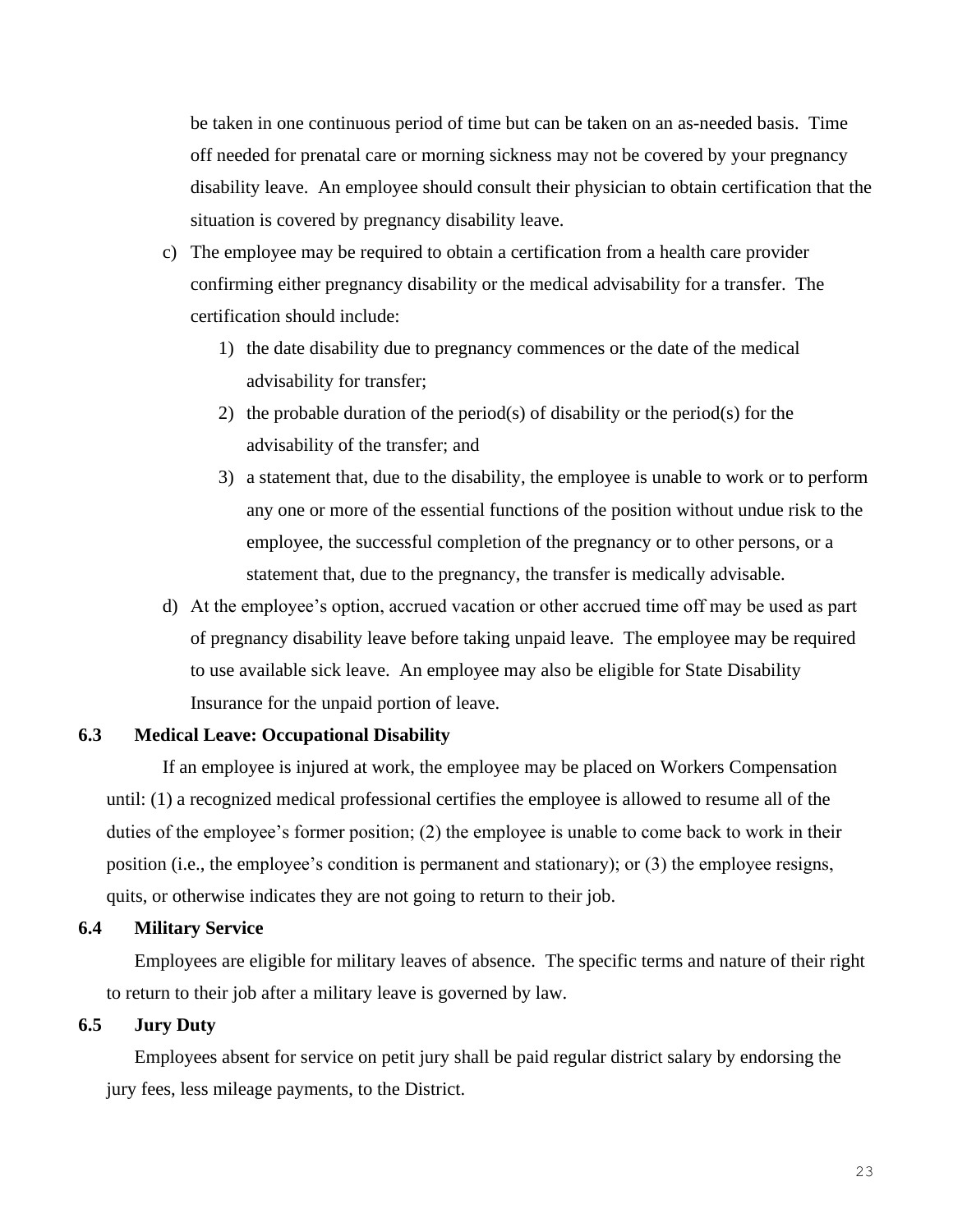#### <span id="page-23-0"></span>**6.6 Witness Duty**

An employee who is called to answer a subpoena as a witness in an official capacity shall be compensated at his /her regular rate of pay for all hours of absence from work due to answering the subpoena and provided the employee shows proof of the subpoena and deposits witness fees received for the hours, exclusive of mileage, with the District.

An employee subpoenaed to appear in court in a manner unrelated to his/her official capacity as a District employee shall be permitted time off without pay, or the employee may choose to use accrued vacation for this purpose.

## <span id="page-23-1"></span>**6.7 Voting Time**

- a) If an employee does not have sufficient time outside of working hours to vote at a statewide election, the employee may, without loss of pay, take off enough working time that, when added to the voting time available outside of working hours, will enable the employee to vote.
- b) If an employee anticipates taking more than two hours off for voting, the employee should notify the appropriate supervisor of this need. The time off for voting shall be only at the beginning or the end of the regular working shift, whichever allows the most free time for voting and the least time off from the regular working shift, unless otherwise mutually agreed.
- c) If the employee on the third working day prior to the day of election, knows or has reason to believe that time off will be necessary to be able to vote on election day, the employee shall give the employer at least two working days' notice that time off for voting is desired, in accordance with this section.

## **CHAPTER 7. EMPLOYEE CONDUCT AND DISCIPLINE**

#### <span id="page-23-3"></span><span id="page-23-2"></span>**7.1 General**

- a) Work rules are necessary to good management, employee safety, effective work, and fairness. Listed herein are examples of unacceptable conduct. Because it is not possible to list every possible form of unacceptable conduct, there may be other conduct not listed that is contrary to the District's interest that is not allowed.
- b) The District expects high quality work from its employees and expects employees to conduct themselves in a businesslike manner. If discipline is necessary, it may take the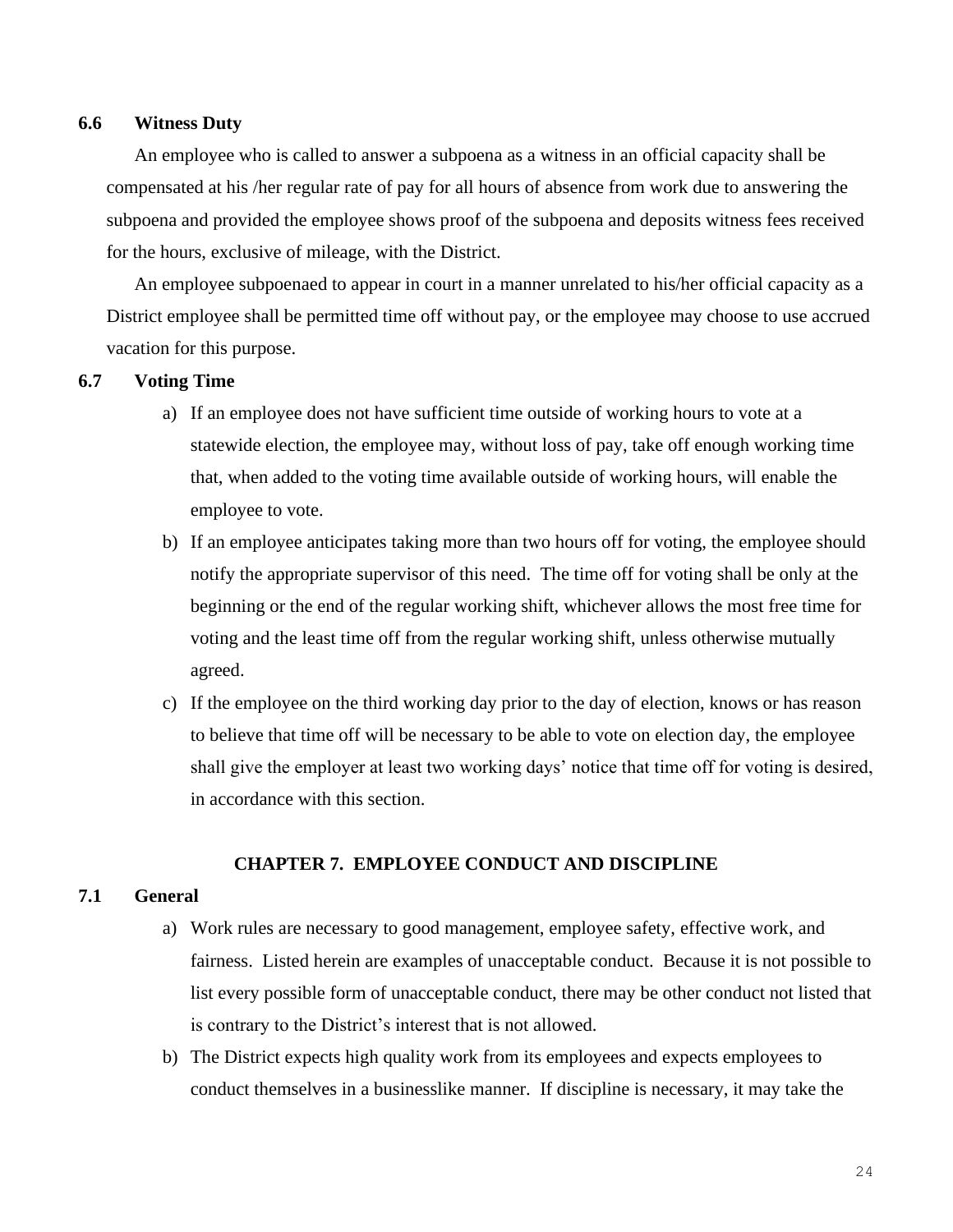form of an oral warning, a written warning, suspension without pay, demotion, reduction in pay, or discharge, at management's discretion. A negative performance evaluation will count as a written warning. The District has the right to determine what discipline is appropriate. There is no standard series of disciplinary steps the District must follow. In certain circumstances, an employee's conduct may lead to immediate discharge.

**c)** If an employee is discharged the employee may follow the Skelly process. An employee who has been discharged, reduced in rank, or suspended for longer than ten working days, may appeal the action to the Board by notifying the General Manager and the Board within fifteen day after receipt of the notice. Upon receipt of an appeal from an employee, the Board shall set a date for hearing. The Board may sit en banc or assign the matter to one or more directors to hear and decide the appeal. The Board, or the hearing officer, may compel the attendance of witnesses to testify under oath. The Skelly process procedure in Board Policy 300 is the employee's sole recourse for an appeal of disciplinary action.

## <span id="page-24-0"></span>**7.2 Violations for Which an Employee May Be Discharged or Disciplined**

The following conduct will result in discipline. The type of discipline will depend on how serious the violation is and the specific facts and circumstances of the conduct. Discipline includes oral or written warnings, suspension, or discharge.

- a) Malicious or willful destruction or damage to District property or supplies, or to the property of another employee, customer, or visitor;
- b) Stealing or removing without permission District property or property of another employee, customer, or visitor;
- c) Acts of dishonesty, including obtaining employment with the District by lying or giving false or misleading information, falsifying any employment documents or records, including the employee's or a co-worker's time records, and other acts of dishonesty;
- d) Bringing or possessing firearms, weapons, or other hazardous or dangerous devices or substances onto District property without proper authorization;
- e) Possession, use, or sale of alcoholic beverages or illegal drugs on District property, or reporting for work under the influence of alcohol or illegal drugs;
- f) Insubordination, including improper conduct toward a supervisor, or refusal to perform tasks assigned by a supervisor;
- g) Fighting on District property;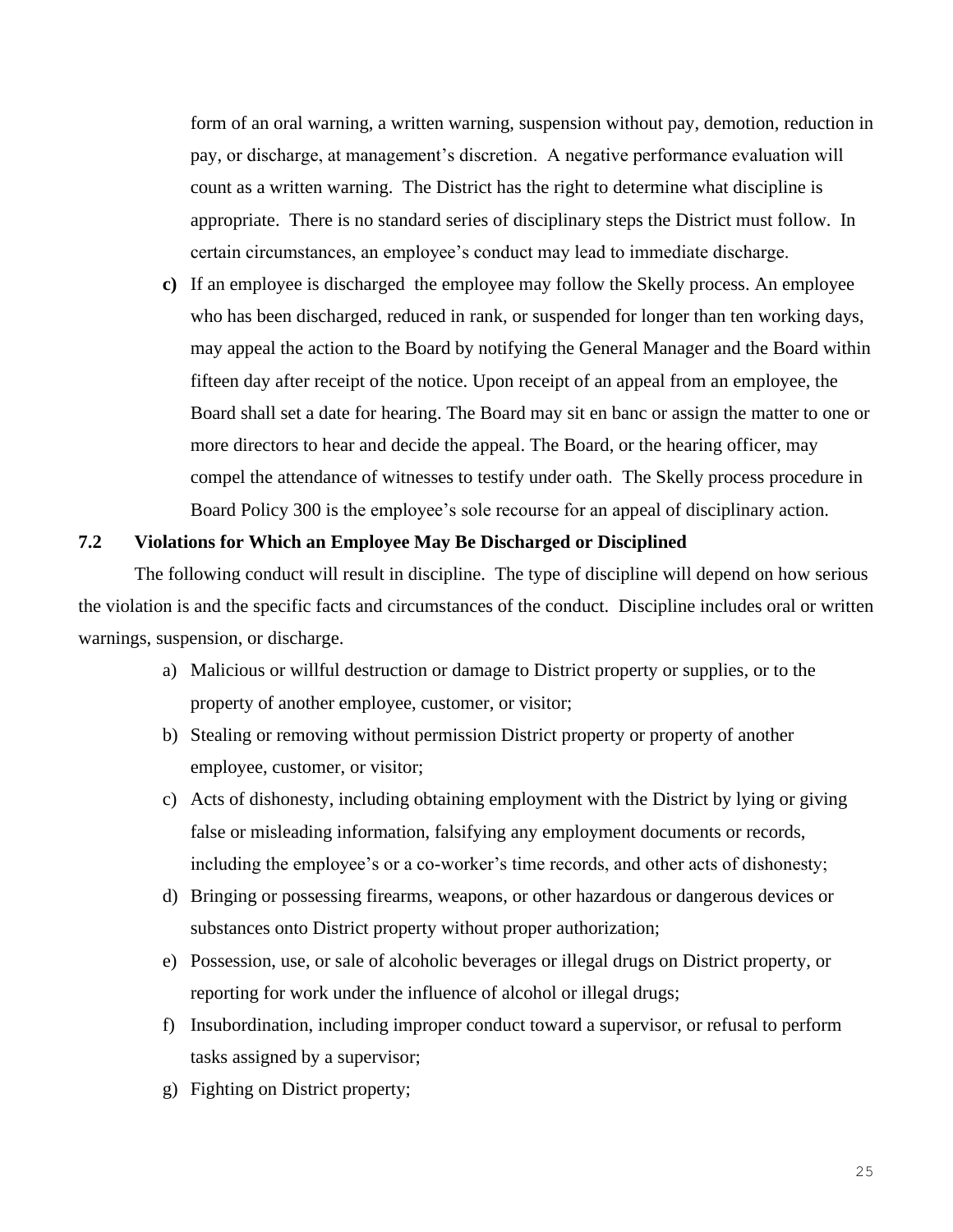- h) Harassing, threatening, intimidating, or coercing another employee;
- i) Giving the District's products away free of charge, or at a discount, to any person, or in violation of the District's policies;
- j) Pleading guilty to or being convicted of any crime other than a minor traffic violation;
- k) Failure to follow District procedures for maintaining the confidentiality of the District's proprietary information or confidential customer information.
- l) Any violation for which an employee may be disciplined may, in appropriate cases, result in discharge.
- m) Unsatisfactory job performance;
- n) Not following an established safety rule;
- o) Tardiness or excessive absence from work or work area, including taking too long for lunch and break periods;
- p) Leaving the District's premises or the employee's job during working hours without notifying the employee's supervisor and obtaining permission;
- q) Horseplay or any other action that is dangerous to others, or to District property, or that disrupts work;
- r) Smoking in areas where "No Smoking" signs are posted;
- s) Working unauthorized overtime or failing to submit time records or overtime records;
- t) Use of abusive or vulgar language;
- u) Carelessness or negligence in doing their job;
- v) Using District equipment without permission;
- w) Possessing or removing District or employee property, food, or other items without permission;
- x) Sleeping while on duty;
- y) Abuse of sick leave;
- z) Inappropriate appearance or grooming;
- aa) Failure to notify a supervisor when unable to report to work, or unreported absences of three (3) consecutive scheduled workdays;
- bb) Discrimination, harassment, or retaliation, or failure to investigate discrimination or harassment, or violation of any other District, state, or federal workplace laws.
- cc) No soliciting or conducting non District business on the clock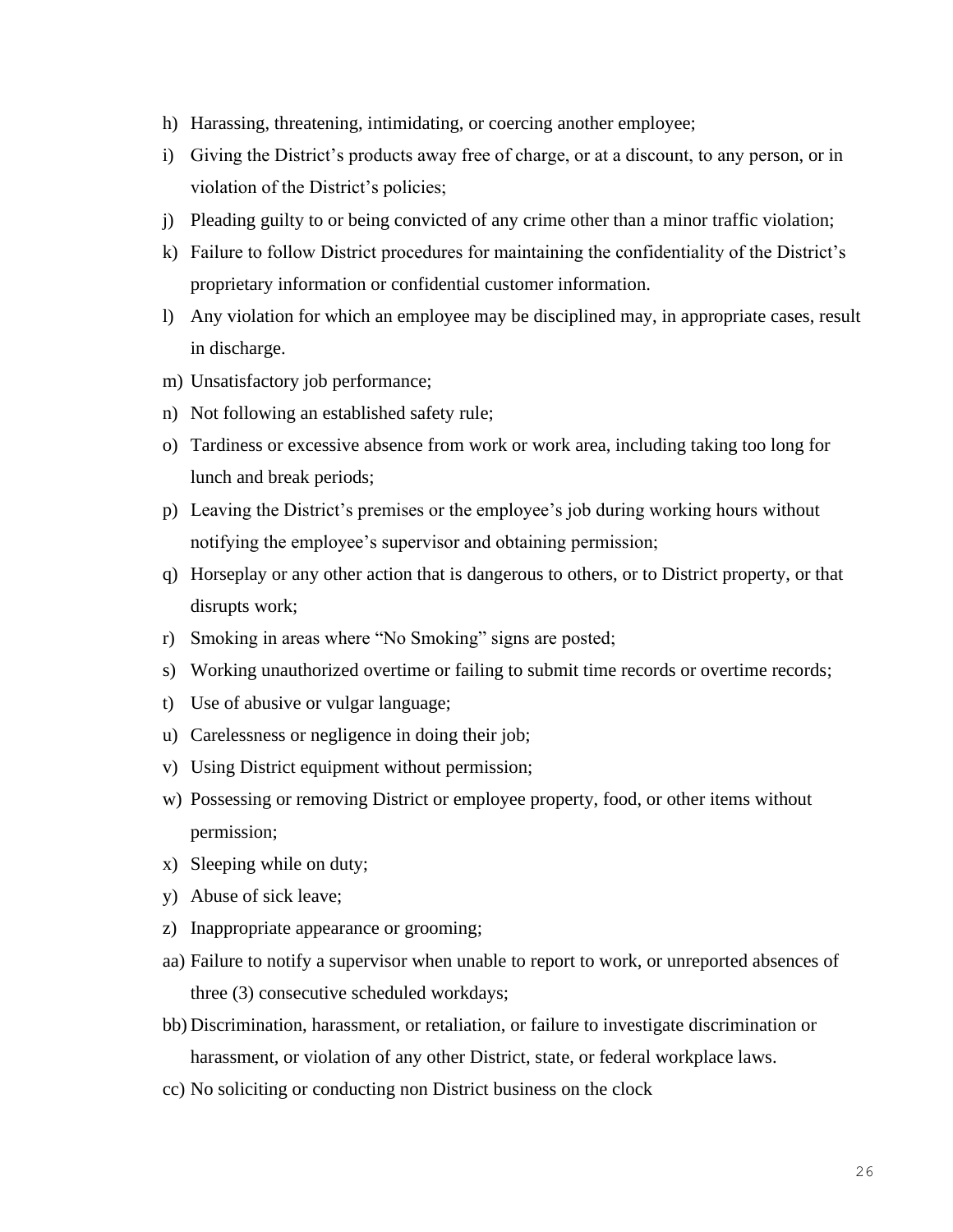## <span id="page-26-0"></span>**7.3 Personnel Safety, and Security**

The work environment must be safe and secure, and free from harassment. Employees must act in a professional manner toward fellow employees, customers, and members of the community. To maintain confidentiality of appropriate District information, it is important employees follow District's rules regarding dress, safety, and security.

## <span id="page-26-1"></span>**7.4 Employee's Responsibility**

- a) Safety is a vital concern with the District and is one of the employee's most important responsibilities. Following the District's Injury Illness Prevention Program and all safety policies/procedures is essential. If an employee sees an unsafe condition, the employee must report it to their supervisor or a member of the Executive Staff. The employee must report all accidents, no matter how minor. The employee must also learn the location of the nearest first aid kit, fire extinguishers, and exits.
- b) The District requires all equipment and machinery be in proper working order and safe to work with at all times. If any equipment or machinery breaks down, do not use it until a qualified technician makes sure it is repaired and safe.
- c) Employees should not try to fix broken equipment or machinery themselves. Employees should notify their supervisor of any equipment breakdown as soon as it happens. If the breakdown requires emergency repairs, a member of the Executive Staff will try to deal with the emergency situation as soon as possible.
- d) From time to time the District conducts formal safety training. An employee's attendance at safety training sessions is mandatory.
- e) District employees may be exposed to confidential customer information, such as test and operations schedules and other proprietary information. It is the employee's responsibility to keep such information confidential and discuss only with other employees known to have access to the information.

## <span id="page-26-2"></span>**7.5 Electronic Communications**

a) District Property: As a productivity enhancement tool, District provides and encourages the business use of electronic communications (including but not limited to voice mail, electronic mail, instant messaging, text and SMS messages, and fax). Electronic communications systems, owned by District, and all messages generated on or handled by these electronic communications systems, including back-up copies, are the property of District. Any attempt to violate, circumvent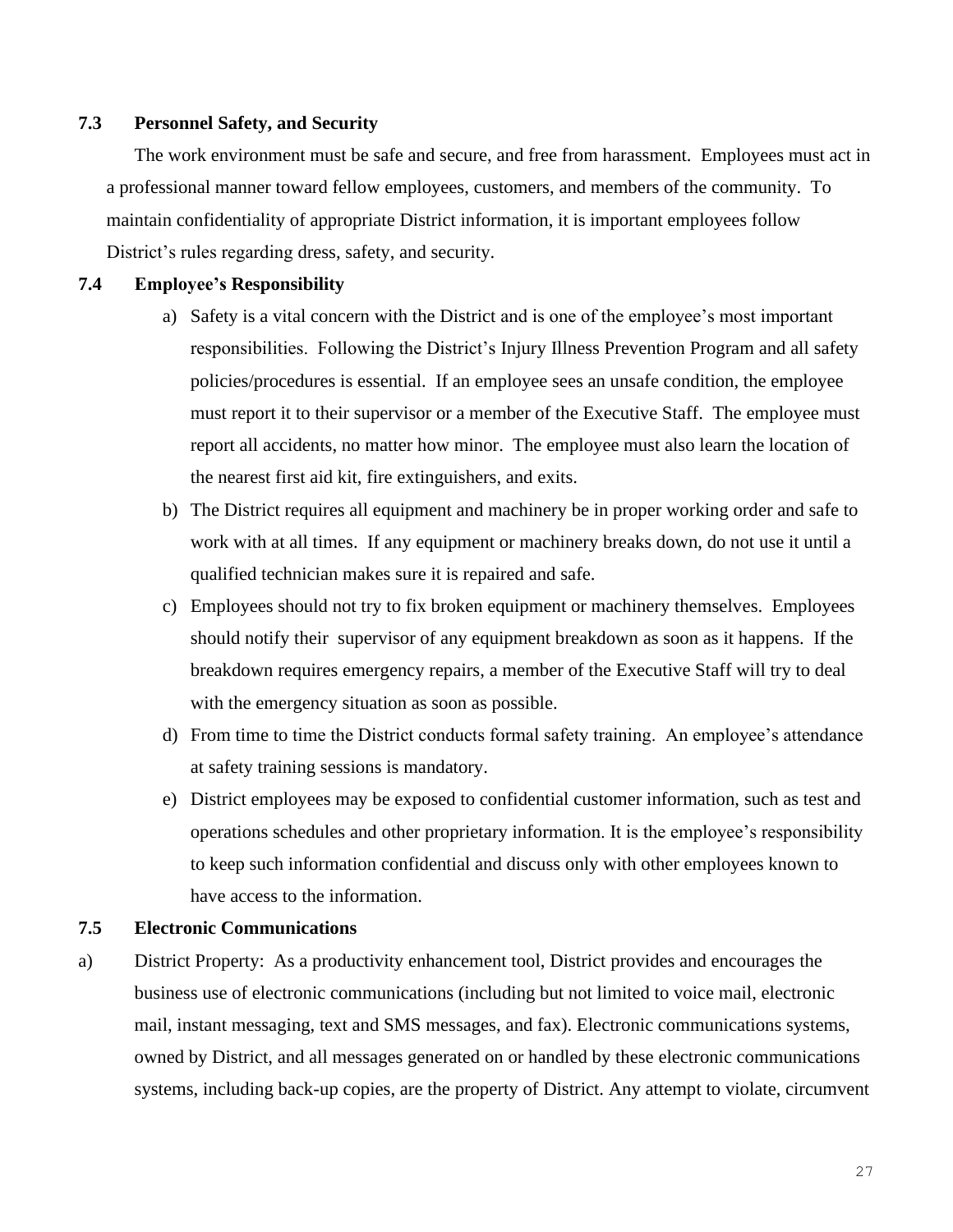and/or ignore these policies could result in disciplinary action, up to and including termination. In addition, electronic communications made in the course of employment are subject to the California Public Records Act.

b) Authorized Usage: District's electronic communications systems must be used solely to facilitate the business of the District. Use of the District's computers is restricted to employees. Any non-employee use of the computers is prohibited unless prior authorization is given. Employees are prohibited from changing in any way the setup and structure of the computer network. Employees are forbidden from using District electronic communication systems for private business activities, personal, or amusement/entertainment purposes. Employees are reminded that the use of District resources, including electronic communications, should never create either the appearance or the reality of inappropriate use. Inappropriate use may result in loss of access privileges and disciplinary action, up to and including termination.

c) Proper Usage: Employees are strictly prohibited from using District computers, e-mail systems, and Internet access accounts for personal reasons or for any improper purpose. Some specific examples of prohibited uses include, but are not limited to:

- Transmitting, retrieving, downloading, or storing messages or images that are offensive, derogatory, off-color, sexual in content, or otherwise inappropriate in a business environment.
- Making threatening or harassing statements to another employee, or to a vendor, customer, or other outside party.
- Transmitting, retrieving, downloading, or storing messages or images relating to race, religion, color, sex, national origin, citizenship status, age, handicap, disability, sexual orientation, or any other status protected under federal, state, and local laws.
- Communicating confidential District information to individuals inside or outside the District or to other organizations, without specific authorization from management to do so.
- Sending or receiving confidential or copyrighted materials without prior authorization.
- Soliciting personal business opportunities, or personal advertising.
- Gambling, monitoring sports scores for monetary gain, or playing electronic games.

d) User Passwords: Regardless of the circumstances, individual passwords must never be shared or revealed to anyone else besides the authorized user and issuer.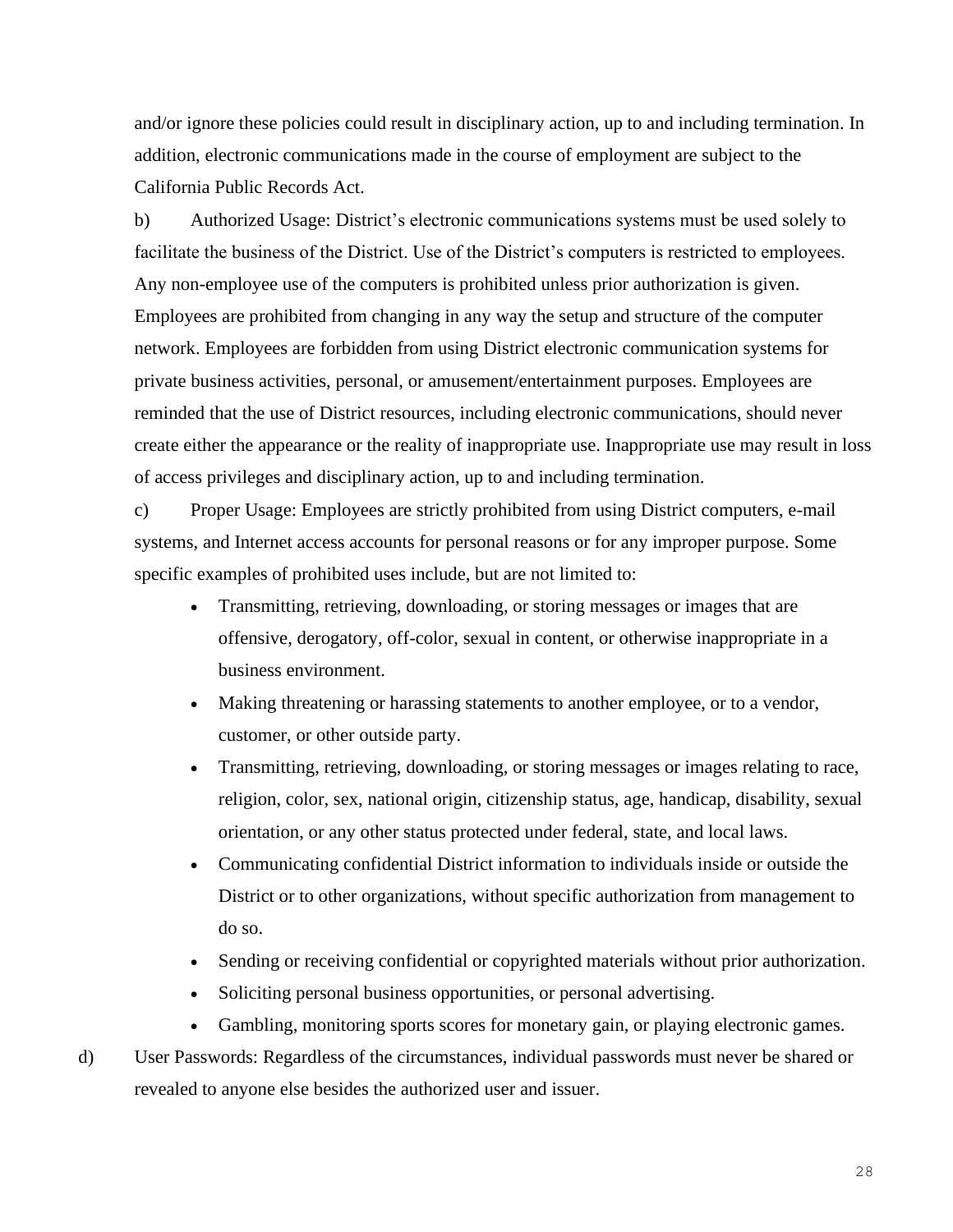- e) User Identity: Misrepresenting, obscuring, suppressing, or replacing a user's identity on an electronic communications system is forbidden. The username, electronic mail address, organizational affiliation, and related information included with electronic messages or postings must reflect the actual originator of the messages or postings.
- f) No Expectation of Privacy: District may monitor and collect data about electronic communications and Internet use. Employees should expect that all information created, transmitted, downloaded, received, or stored on District computers, or other electronic devices may be accessed by the District at any time, without prior notice. Employees should not assume that they have an expectation of privacy or confidentiality in such messages or information (whether or not such messages or information is password protected), or that deleted messages are necessarily removed from the system.
- g) Regular Message Monitoring: Contents of electronic communications may be monitored, and the usage of electronic communications systems will be monitored to support operational, maintenance, auditing, security, and investigative activities. The District reserves the right to disclose any electronic messages to law enforcement officials without prior notice to any employees who may have sent or received such messages. Employees should structure their electronic communications in recognition of the fact that District will, from time to time, examine the content of electronic communications.

Employees are reminded that all messages are District records. Therefore, District reserves the right to access and disclose all messages sent over its electronic messaging systems or stored on its computers and electronic devices.

- h) Contents of Messages: Workers must not use profanity, obscenities, or derogatory remarks in electronic messages. Such remarks—even when made in jest—may create legal issues. Special caution is warranted because backup and archival copies of electronic mail may actually be more permanent and more readily accessed than traditional paper communications. Therefore, transmission of obscene, harassing or otherwise inappropriate messages is strictly prohibited.
- i) Message Forwarding: Recognizing that some information is intended for specific individuals and may not be appropriate for general distribution, electronic communications users should exercise caution when forwarding messages. District's sensitive information must not be forwarded to any party outside District without the prior approval of a local Department Manager. Blanket forwarding of messages to parties outside District is prohibited unless the prior permission of the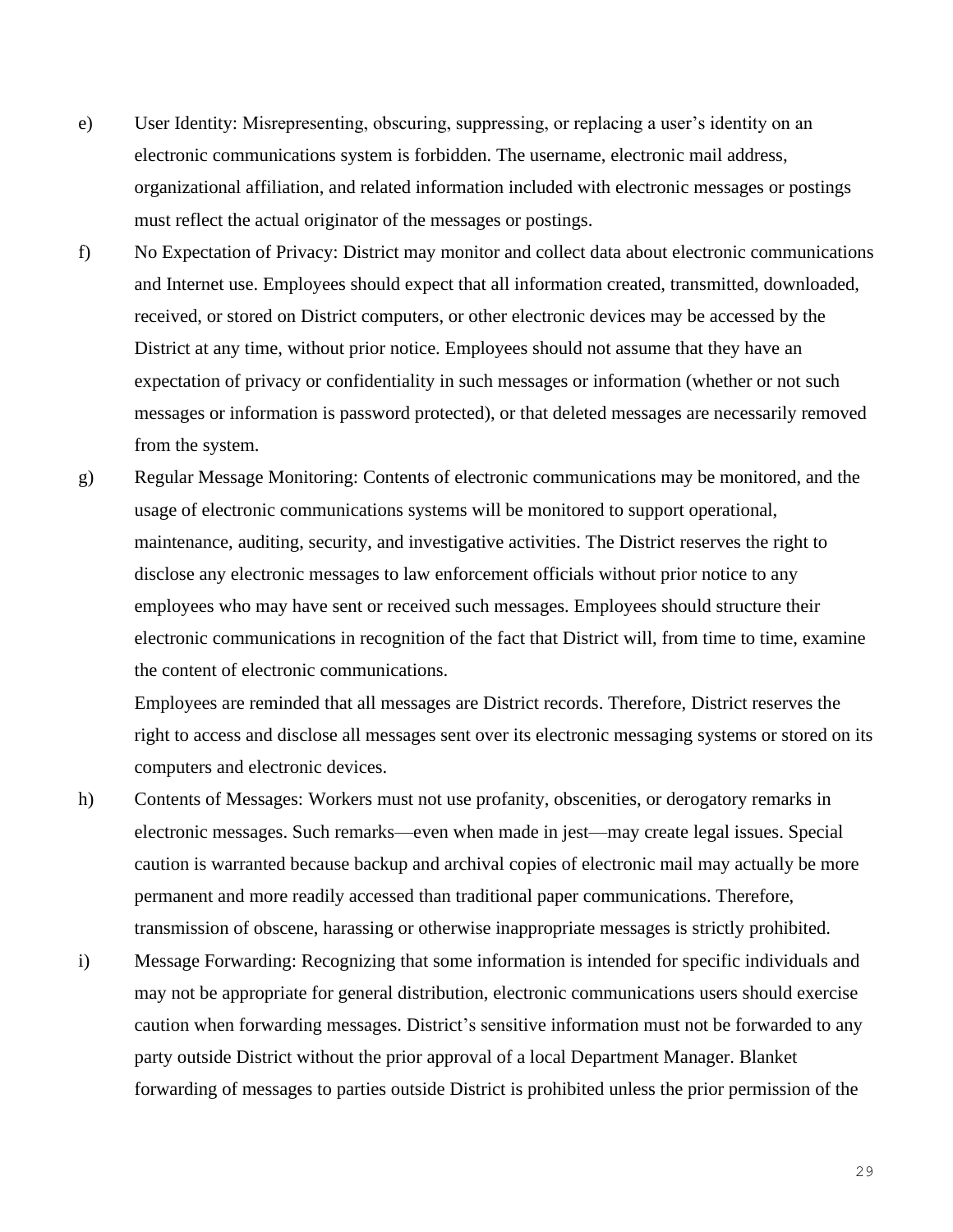CEO/General Manager has been obtained.

- j) Handling Information About Cyber Security: Employees must promptly report all information security alerts, warnings, suspected vulnerabilities, and the like to the Director of Technology. Employees are prohibited from utilizing District systems to forward such information to others, whether internal or external to District without prior authorization from the Director of Technology.
- k) Public Representations: No media release or advertisement, Internet posting, electronic bulletin board posting, electronic mail message, voice mail message, or any other public representation about District may be issued unless it has first been approved by the CEO/General Manager prior to usage.
- l) User Backup: If an electronic mail message contains information relevant to the completion of a business transaction, contains potentially important reference information, or has value as evidence of a District management decision, it should be retained for future reference. Most electronic mail messages will not fall into these categories, and accordingly can be erased after receipt. Electronic mail systems are not intended for the archival storage of important information, as stored electronic mail messages can be periodically expunged by systems administrators, mistakenly erased by users, and otherwise lost when system problems occur.
- m) Archival Storage: All official District electronic mail messages, including those containing a formal management approval, authorization, delegation, or handing over of responsibility, or similar transaction, must be archived/copied to individual user archive files within the Outlook email facility or Laserfiche.
- n) Purging Electronic Messages: Messages no longer needed for business purposes must be periodically purged by Employees from their electronic message storage areas (including Outlook's out boxes, in- boxes, and file folders). It is recommended that after. After seven (7) days e-mail which has been sent to "Trash" will automatically be purged. Not only will this increase scarce storage space, it will also simplify records management and related activities. For Voice Mail, messages are saved for 30 days then purged. Undeliverable messages are automatically deleted.
- o) Harassing or Offensive Materials: Sexually explicit words and images, ethnic slurs, racial epithets, religious or political statements or anything else that may be construed as harassment or disparagement of others based on their race, national origin, gender, sexual orientation, age,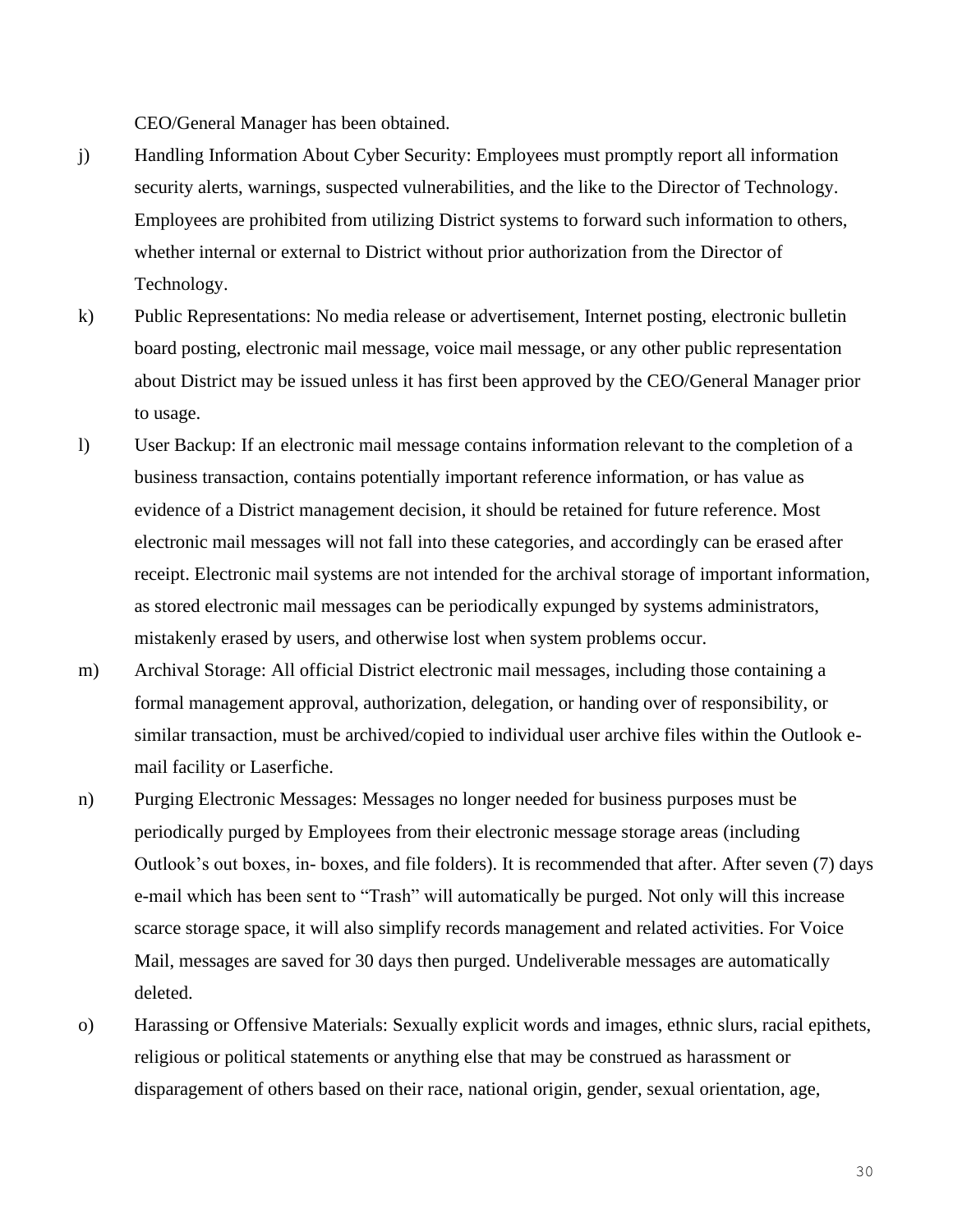religious beliefs, or political beliefs may not be displayed or transmitted. Unwanted telephone calls, electronic mail, and internal mail are strictly prohibited and are cause for disciplinary action including termination. Employees are encouraged to immediate report any offensive electronic mail messages, telephone calls, and/or other communication to their manager and the Human Resources Department.

## <span id="page-30-0"></span>**7.6 On-the-Job Injuries**

- a) If an employee is injured on the job, the employee must get medical treatment immediately. If necessary, an ambulance should be called. If the injury is less serious, the Supervisor must make arrangements to have the employee taken to the doctor.
- b) If an employee is injured while performing their job, they may be covered by the District's workers' compensation insurance. The employee must report the injury to their supervisor/Director of Administration as quickly as possible, no matter how minor, and even if the employee does not need medical treatment. The supervisor will make a report of the injury as soon as possible after the injury happens and provide a copy to the Director of Administration. Claims for workers' compensation benefits should be made to the Director of Administration.

#### <span id="page-30-1"></span>**7.7 Life-Threatening Diseases**

The District is committed to keeping the work environment healthy and safe for all employees, and has established these rules that employees should follow if an employee or a co-worker has or contracts a life-threatening illness:

- a) The District will treat life-threatening illnesses the same as other illnesses in terms of employee policies and benefits.
- b) If an employee has or contracts a life-threatening illness, the employee will be allowed to keep working, as long as: (a) the employee can meet the District's performance standards with a reasonable accommodation; (b) the illness does not actually endanger the health or safety of other employees or customers; and (c) the employee will not make their illness significantly worse by continuing to work.
- c) An employee may not refuse to work because they are afraid of contracting a noncontagious life-threatening illness from a co-worker, the employee may be subject to discipline or discharge. Employees may not harass or otherwise discriminate against a coworker who has a life-threatening illness. Employees who refuse to work with, or who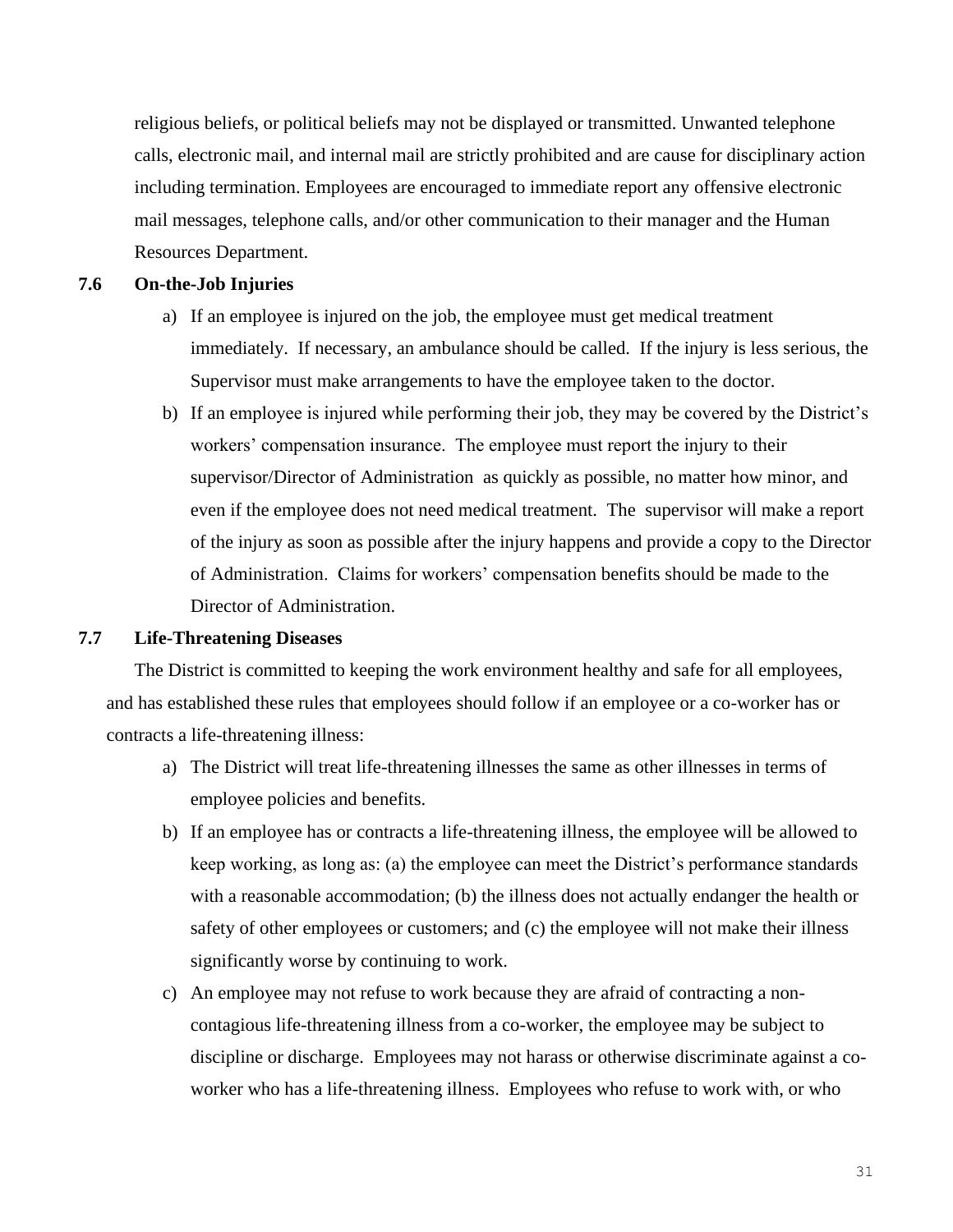harass or discriminate against any employee with a life-threatening illness, will be disciplined, up to and including discharge.

d) In this manual, "life-threatening illness" includes cancer, heart disease, Lou Gehrig's disease, AIDS and other illnesses of a severely degenerative nature.

#### <span id="page-31-0"></span>**7.8 Substance Abuse Policy**

The District subscribes to federal and state law goals for a "drug free" workplace for the protection of employees and the public. The District prohibits the manufacture, distribution, possession, sale, purchase, exchange, negotiation for sale or purchase, or use of controlled substances in the workplace. Employees will not report for work, stand-by, or call-out duty, when under the influence of alcohol, drugs, or controlled substances. As used in this policy, "controlled substances" does not include lawful use of prescription drugs which do not impair essential job functions. As a federal contractor and recipient of federal funds, the District complies with federal law regarding the use of marijuana. The use of marijuana, including for medicinal purposes, is strictly prohibited while on the job.

An employee shall not be at work, or at any site where District work is or will be performed, drive a vehicle on District business, or operate any District equipment, with any amount of illegal drugs or alcohol in his or her system which, under the generally accepted standards applied by industrial safety consultants or hygienists, could be considered sufficient to impair the employee's ability to perform his or her job safely, efficiently or productively. Impairment which could constitute a disciplinary offense need not reach the level of impairment required for a criminal conviction for use of controlled substances or driving under the influence. For example, in the case of alcohol consumption, the .04% standard stated in California Vehicle Code § 23153 for determining driving under the influence by commercial vehicle operators would constitute impairment. Similar standards applied to commercial vehicle operators for impairment by other substances will apply. Employees may not report to work under the influence of illegal drugs. An employee with a lesser amount of alcohol or an impairing legal controlled substance in his or her system may also be considered impaired if, in the opinion of an industrial safety consultant or hygienist, such amount was in fact impairing under the circumstances. Consumption of alcohol on the job, possession of open containers of alcohol on the job, or the ingestion or possession of impairing controlled substances or illegal substances while on the job shall constitute per se violations for which termination is authorized. Any conduct on the job that constitutes, or knowingly aids and abets in the manufacture, distribution, dispensing, transfer, or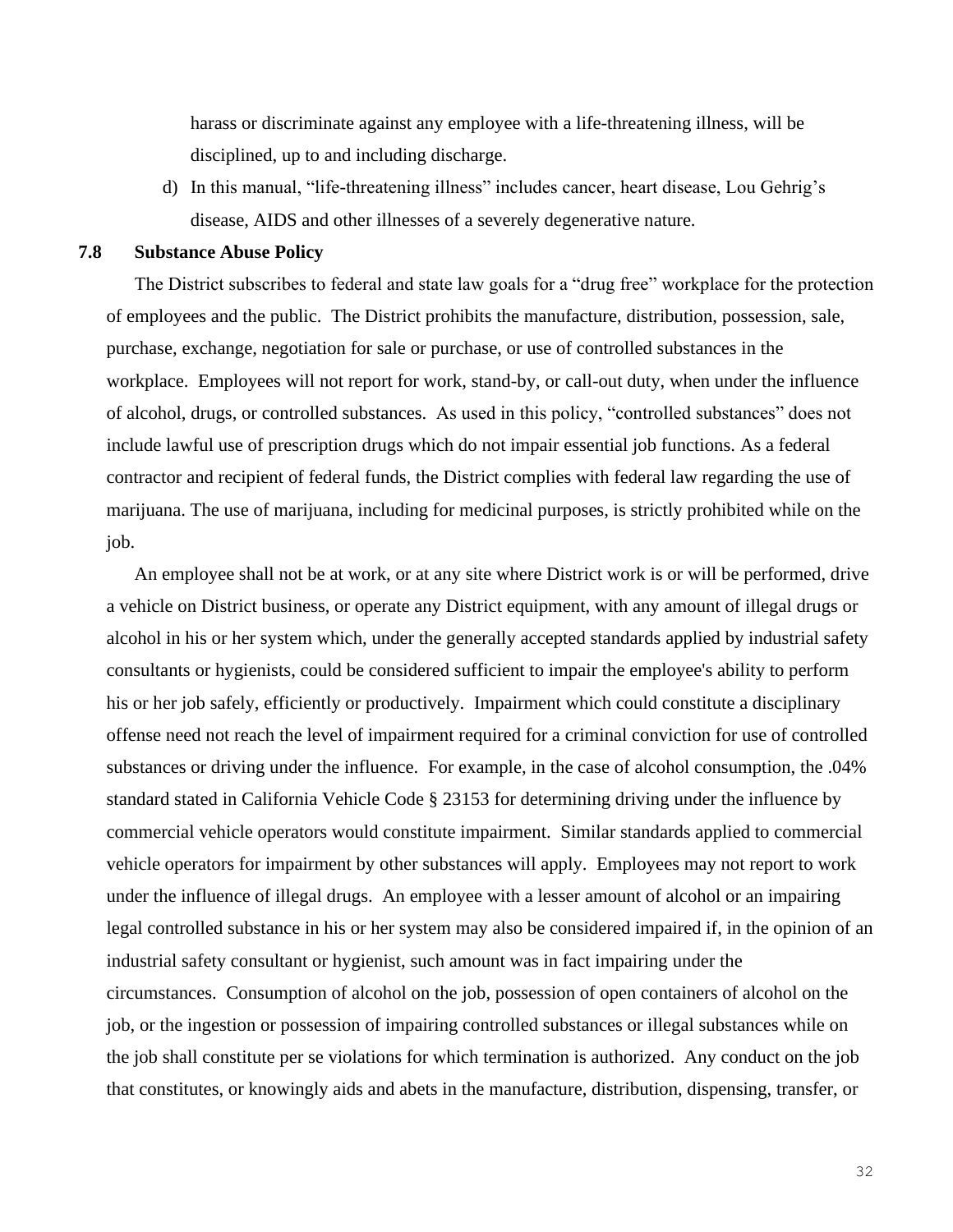sale of controlled substances to any person, or that constitutes the provision of alcohol to a minor, shall constitute a per se violation of this policy for which termination is authorized.

When an employee is placed on medication from a health care provider licensed by the State of California to prescribe medications, which may impair his or her ability to perform essential job functions, that employee must immediately notify his or her manager before returning to work. The District reserves the right to require employees to provide proof that any prescribed medication will not impair the employee in the performance of normal duties and will not create an unsafe environment for other District employees or the public. For purpose of this policy a prescribed medication which is not prescribed for the subject employee is an "illegal drug."

An employee may seek counseling or treatment for alcohol or substance abuse privately, or through a District health insurance provider. An employee who voluntarily discloses a substance abuse problem will not be disciplined solely based on the above-described drug or substance abuse if the employee voluntarily agrees to a certified rehabilitation program and testing and remains in compliance with this policy.

An employee reasonably suspected of violating this policy, and who has not disclosed a substance abuse problem, will be requested to submit to substance testing which may require the employee to provide a sample of urine, saliva, or blood for chemical analysis. Any unreasonable refusal by the employee to submit to such testing may result in disciplinary action, up to and including termination. Reasonable suspicion exists when significant and observable changes in employee performance, appearance, behavior, speech, etc., provide reasonable suspicion of being under the influence of drugs and/or alcohol. A refusal to consent will not be deemed to be "reasonable" unless the employee had a right to refuse to give such consent under applicable state or federal law.

No employee should consider any vehicle, desk, locker, toolbox or other facility, equipment, or property of the District to be his or her "private" property. The District may conduct unannounced searches of District vehicles, desks, lockers, toolboxes, facilities, equipment, computers and District property for illegal drugs or alcohol, or other unlawful contraband or unlawful use of equipment. Employees who do not cooperate during such searches will be considered insubordinate.

Searches of employees and their personal property may be conducted when there is reasonable suspicion that an employee is in violation of this policy. Any refusal to submit to a search could result in disciplinary action, up to and including termination.

Violation of this policy may result in the following, depending on the severity of the violation: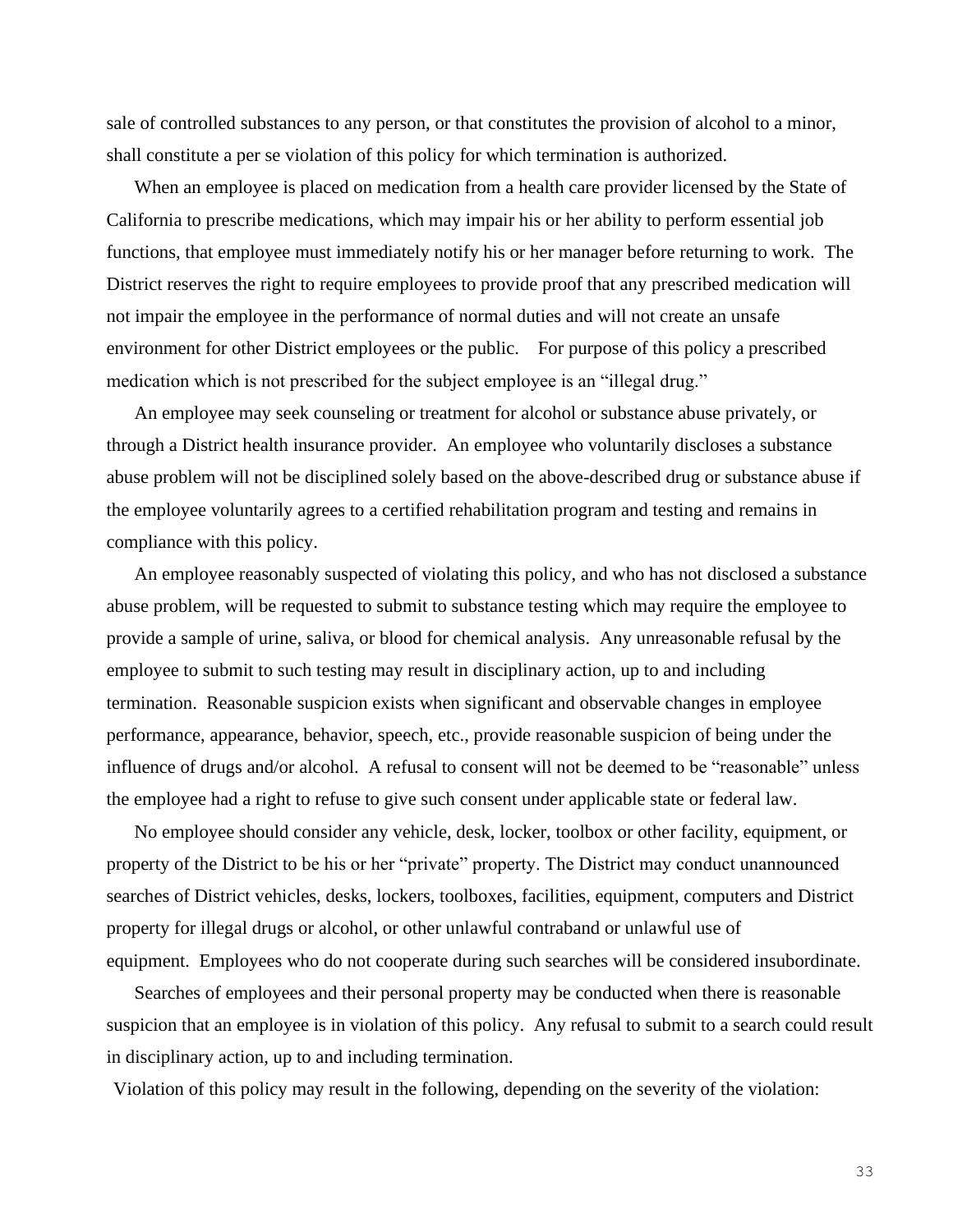- a) An employee testing positive for a controlled substance will be immediately placed on leave and may be required to complete a certified rehabilitation program approved by the District. The employee may be offered a "Last Chance Agreement" detailing terms under which the employee may be allowed to return to work following successful completion of a rehabilitation program. Failure of the employee to complete the program and required conditions (which may include follow-up testing) will result in immediate termination.
- b) Any employee testing positive for a controlled substance within one year following rehabilitation will be terminated immediately.

Any employee involved in the manufacture, distribution, or sale of a controlled substance, whether or not such action occurred at the workplace, or found to have provided a controlled substance to another employee, will be terminated. Employees who have been made a conditional offer of employment must submit to and pass a drug-screening test. Offers of employment are conditional and subject to the passing of a drug screen for prohibited substances. Failure of an applicant to pass or to submit to the drug screen will result in the applicant's disqualification for employment.

- a) Employees must provide, within twenty-four (24) hours of a request, verification of a current valid prescription for any potentially impairing drug or medication identified when a drug screen/test is positive. The prescription must be in the employee's name.
- b) Employees must notify their supervisor of any arrest or conviction under a criminal drug statute within five (5) working days of the arrest or conviction. (Disciplinary action shall not be taken based solely on the arrest, however, disciplinary action may be taken based upon the failure to notify);
- c) Failure of an employee to comply with this policy or failure to consent to "for cause" and/or pre-placement testing will result in termination or withdrawal of employment offer. Any attempt to adulterate, dilute, or substitute a test specimen is a "refusal-to-test."
- d) Employees shall be advised in writing of the District's Alcohol and Drug Abuse Policy and Program. Selected managers and supervisors shall attend at least one hour of training on alcohol misuse and at least one hour of training on controlled substances misuse, to include the following issues:
	- Alcohol and drug abuse recognition, symptoms and effects.
	- •Methods of identifying and helping employees who might be suffering from personal problems that could signal possible alcohol or drug problems.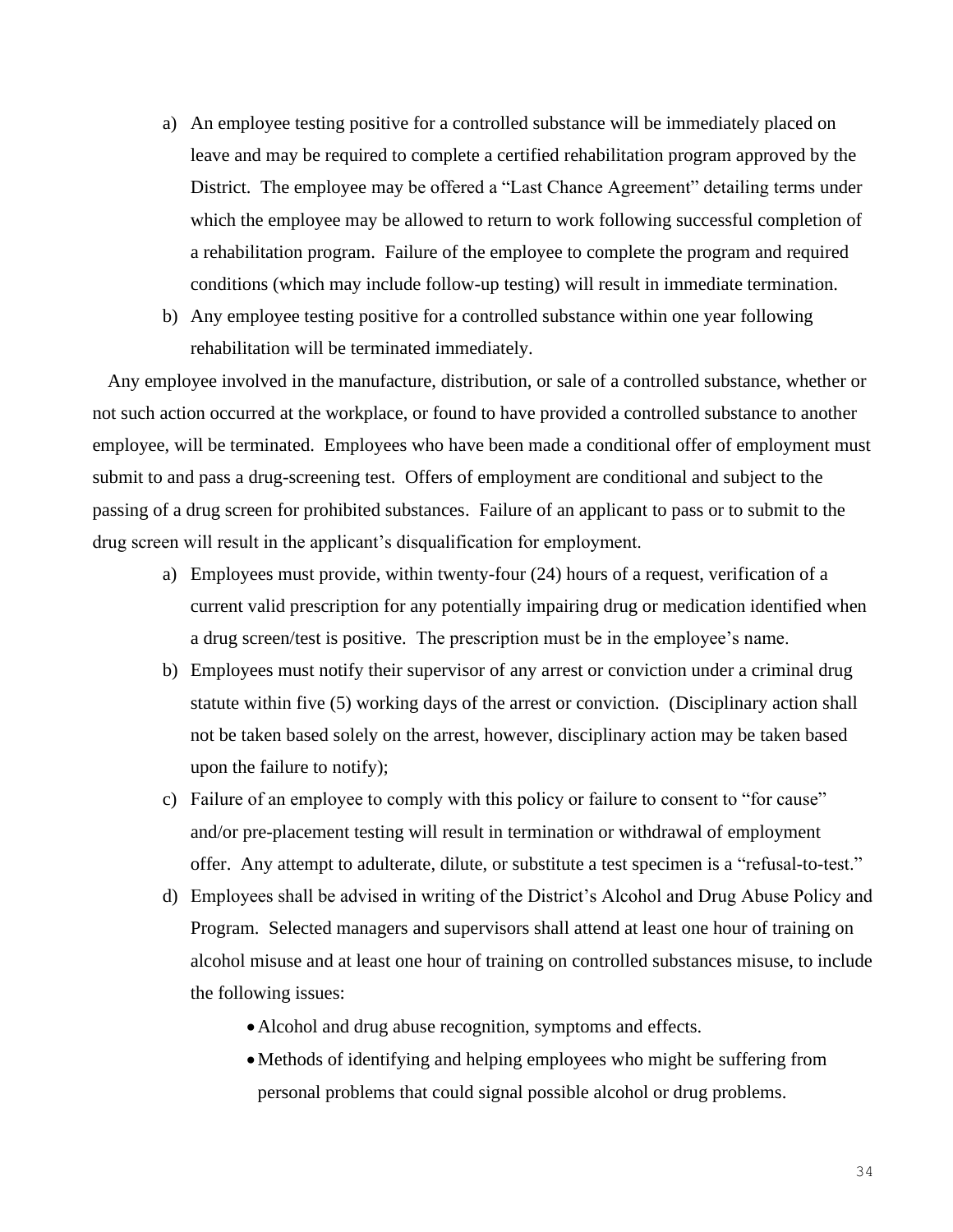- Methods of referring employees who may be subject to the effects of alcohol and/or drugs to the EAP.
- •District policies and procedures related to handling employees who appear to be under the influence.
- •Documentation of observations and impressions of persons who show effects of alcohol and/or illegal drugs and reasonable suspicion.
- •Alcohol and drug testing policy, rules, procedures, and safeguards.
- •Benefit programs and alternatives available.
- Safety aspects of alcohol or drug problems in both work and social environment.
- •Training shall be at District expense.

## **Testing Requirements/Definitions:**

- a) Pre-employment testing: As a pre-qualification to assuming any position, prospective employees who have received and accepted a conditional offer of employment are required to provide a body substance sample (saliva, blood, or urine) for drug testing. This occurs in conjunction with the pre-employment medical examination.
- b) Fitness-for-Duty or Reasonable Suspicion Testing: Testing may be required if significant and observable changes in employee performance, appearance, behavior, speech, etc., provide reasonable suspicion of being under the influence of drugs and/or alcohol. If reasonable suspicion exists, the employee will be referred to a medical professional for evaluation. The medical professional will evaluate the employee, and, based on the evaluation, determine whether a test for drugs and/or alcohol shall be administered.
- c) Accident or Incident: Testing may be required when an accident or incident occurs which nature creates reasonable suspicion of impairment of ability or judgment due to alcohol or drugs. Post-accident alcohol tests shall be administered within eight (8) hours following an accident. A post-accident drug test shall be administered within thirty-two (32) hours following an accident.

An "accident" is defined as an incident involving a vehicle where, as a result of damage:

- 1) a vehicle must be transported away from the site of the accident; or
- 2) a vehicle cannot depart from the site in its usual manner without some repair and/or maintenance; or
- 3) a vehicle can depart from the site in its usual manner but will later require some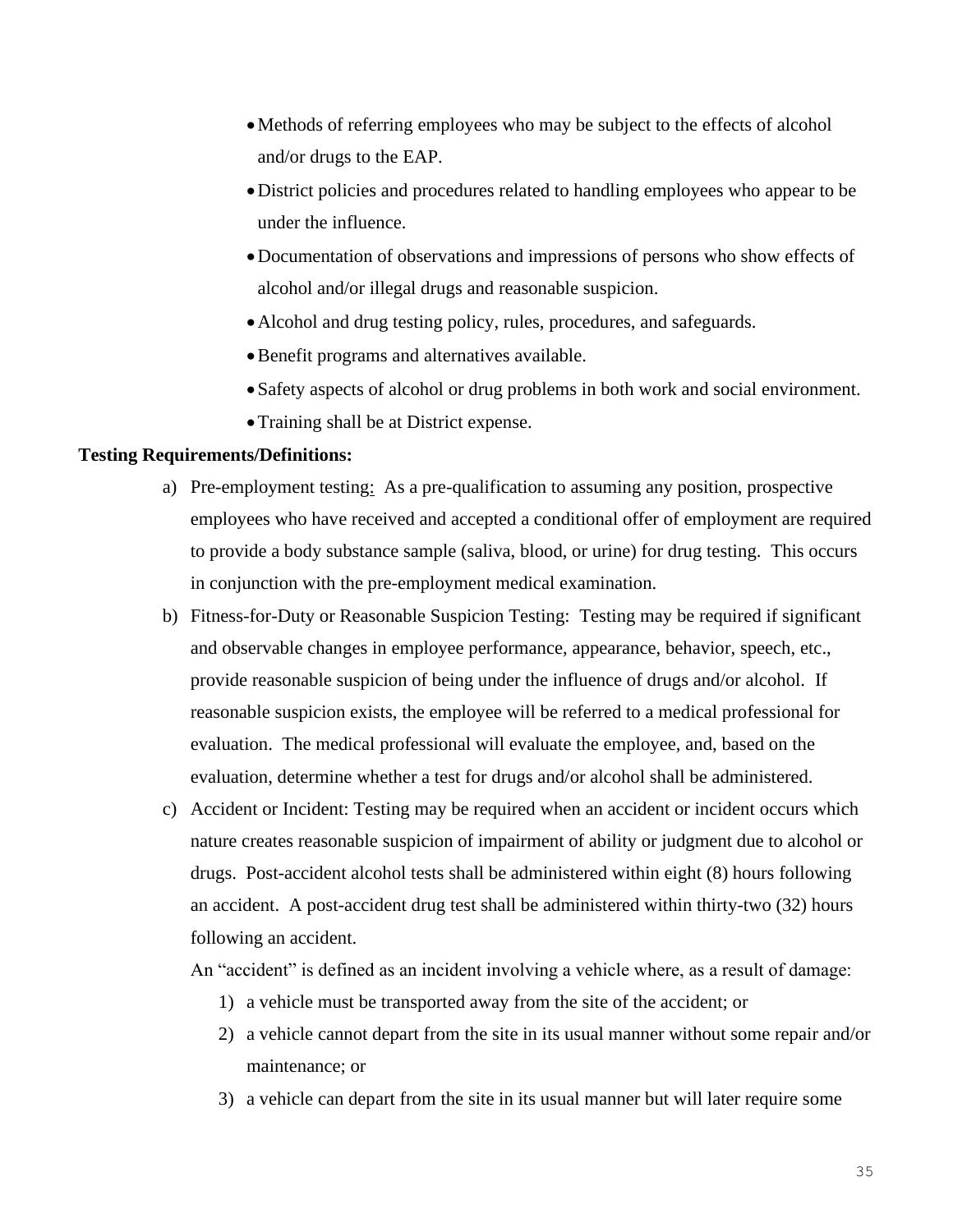repair and/or maintenance for safe operation; and/or

- 4) bodily injury occurs to the driver and/or another individual(s): which requires medical attention to said driver and/or another individual; and/or which results in death.
- d) "Legal Drug" includes prescribed drugs and over-the-counter drugs which have been legally obtained and are being used for the purpose for which they are prescribed or manufactured.
- e) "Illegal Substance" means any drug which is not legally obtainable, or which is legally obtainable but has not been legally obtained. The term includes prescribed drugs not being used for prescribed purposes.
- f) An employee is "Under the Influence" of an illegal substance, alcohol, or legal substance that interferes with an employee's ability to perform their essential duties, if any measurable amount of a substance, or a metabolite of that substance, is detected in the employee's circulatory system through a blood analysis, urine screen, or saliva test.

## **General Information / Process:**

- a) District will make every effort to protect the confidentiality of drug and/or alcohol test results.
- b) Non-Compliance with a supervisor's request to submit to a fitness for duty test and/or drug or alcohol test under these policies, noncompliance with a supervisor's request that the employee leave the work area, or any other reasonable request designed to safeguard the quality of care, the working environment and/or safety of the workplace, the employees or the public, is viewed as insubordination and is subject to appropriate disciplinary action.
- c) Negative test results warrant re-instatement and pay for the time off work, unless other factors warrant termination or discipline, such as an admission of current illegal drug use or poor performance.
- d) Violation of any aspect of this policy may lead to corrective action, up to and including immediate termination of employment. Such violation may also have legal consequences.
- e) All test results will be reviewed by an appropriate licensed medical professional to ensure the positive results are not caused by legitimate use of prescription medication.
- f) Test results are not revealed to outside agencies or employees unless required by legal process including licensing agencies, unless the information is placed at issue in a formal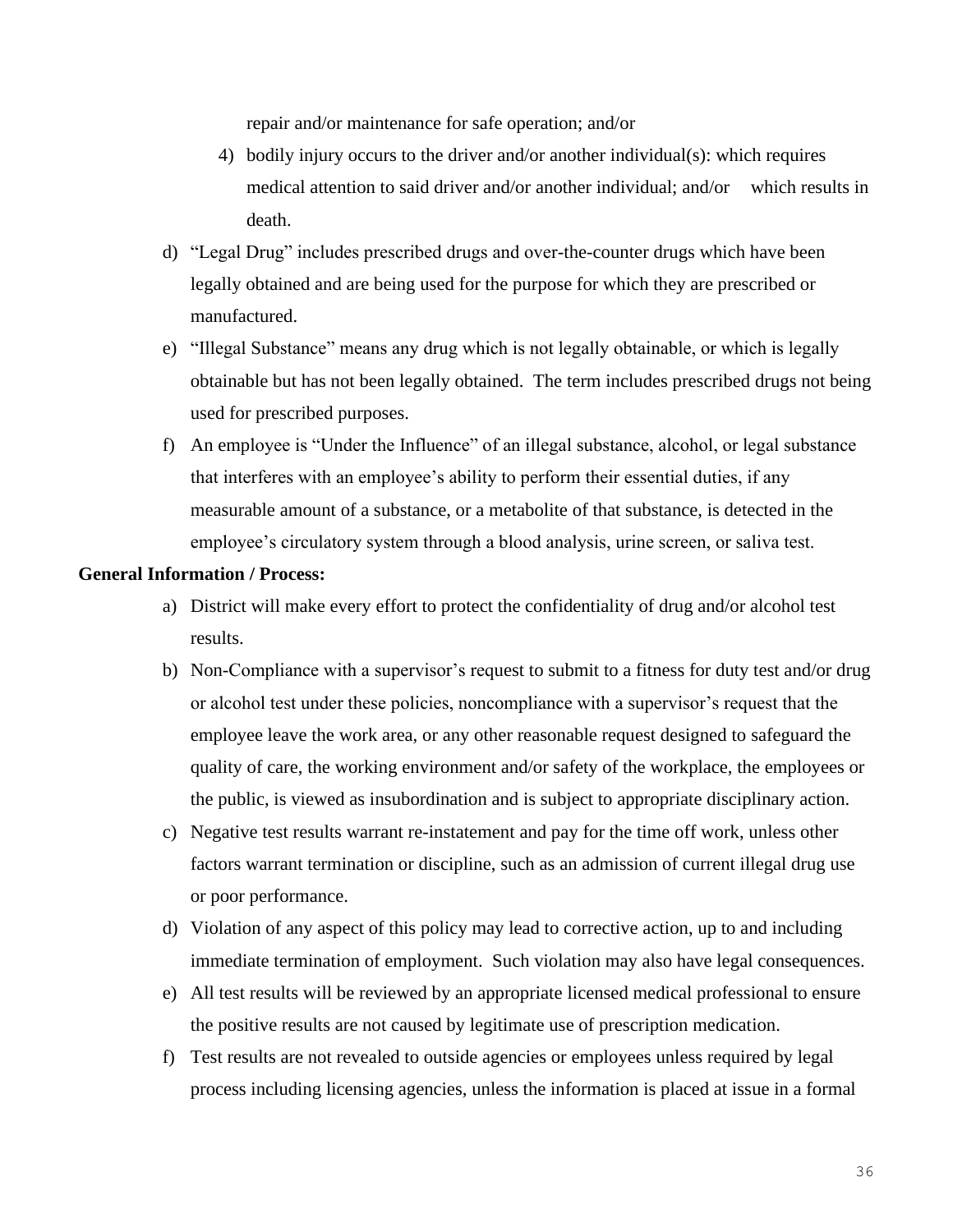dispute between the employer and employee, to the extent necessary to administer an employee benefit plan (such as a health insurance plan), or where the information is needed by medical personnel to treat an employee during an emergency when the employee is unable to authorize disclosure. (31 C.F.R. 56.20(c).)

g) An employee suspecting another employee is under the influence, or smells of alcohol, is obligated to inform that employee's supervisor of his/her suspicion

#### <span id="page-36-0"></span>**7.9 Employee's Appearance & Dress Standards**

All District employees are expected to dress appropriately for their duty environment and maintain good grooming habits and personal hygiene. Failure to maintain personal grooming, hygiene, and/or the wearing of any clothing that interferes with or disrupts the work environment or does not present a professional image within the office setting, is unacceptable.

- a) Employees are expected to report for work in neat, clean attire that presents a professional image. Examples of clothing that do not present a professional image include but are not limited to clothing that exposes the midriff or undergarments.
- b) The District will provide pants, shirts, and laundry service for full-time employees working in the Maintenance or Security Department. Employees that are provided uniforms and laundry service are expected to come to work in the provided uniforms.. . The District will report to CalPERS annually at the end of the fiscal year total uniform compensation, not to exceed \$750.00, paid to employees hired by the District on or before December 31, 2012, or who are defined as CalPERS Classic Members.
- c) Employees required to wear safety or uniform boots shall be reimbursed for the actual cost of acquiring the boots in an amount not to exceed \$250.00 per fiscal year. The reimbursement is for one pair in a fiscal year.
- d) Any employee who comes to work in clothing that does not meet the above standards will be required by his or her supervisor to take immediate corrective action, which may include being asked to go home and change into appropriate attire. Leave without pay will be charged for time away from work.

## <span id="page-36-1"></span>**7.10 Use of District Property**

Employees are expected to use the District's property only for business purposes. This means personal telephone calls should be kept to a minimum, and employees should discourage friends and relatives from calling during business hours, unless there is an emergency. Personal long-distance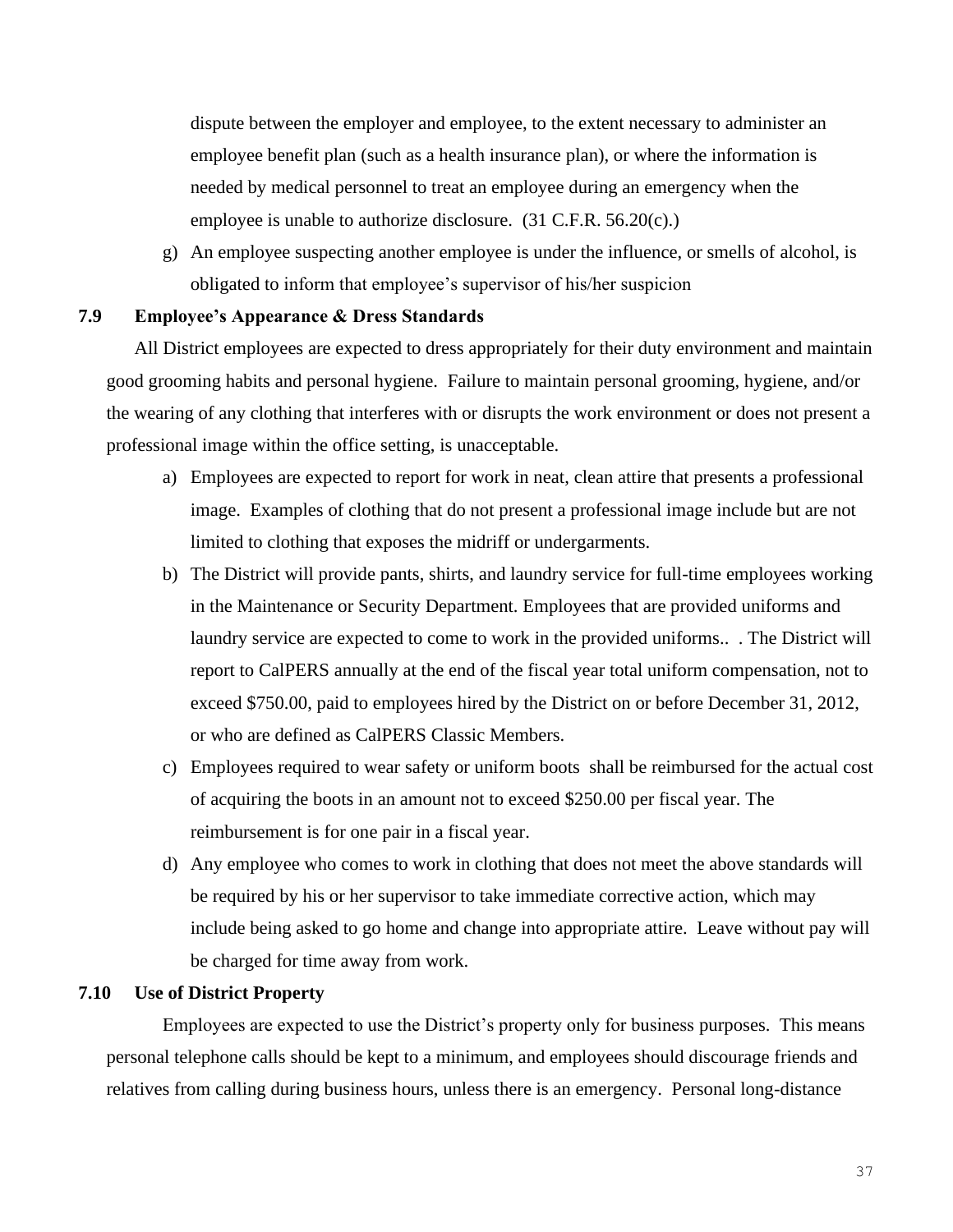telephone calls are prohibited. Personal use of District supplies is to be kept to a minimum. When an employee leaves the District's employment, the employee must return all keys, documents, manuals and correspondence belonging to the District.

#### <span id="page-37-0"></span>**7.11 Harassment**

- a) Verbal, physical, visual and sexual harassment of co-workers, co-employees and members of the public is absolutely forbidden. Harassment can take many forms. Employees must be sensitive to the feelings of others and must not act in a way that might be considered harassment by someone else. A few examples of prohibited harassment (for illustrative purposes only) are:
	- 1) Verbal (racial, sexual, or ethnic jokes and insults);
	- 2) Physical (sexually suggestive or unwelcome touching, or obscene gestures); and
	- 3) Visual (insulting cartoons, sexually suggestive or lewd pictures or photographs).
- b) Sexual harassment may consist of unwelcome sexual advances, deprecating sexual remarks, requests for sexual favors, and other verbal or physical conduct of a sexual nature.
- c) If an employee thinks they or one of their co-workers has been the victim of harassment, the employee must report the incident and the names of the persons to a member of the executive staff immediately. The incident will be investigated. If an employee does not report harassment, it cannot be investigated. Cooperation is crucial. There will be no retaliation against any employee by the District for making a complaint of sexual harassment.
- d) To accommodate the unique nature of harassment complaints, the following informal process is provided to resolve such a complaint at the earliest possible time:
	- 1) Employees wishing to complain of harassment should inform their immediate supervisor and the General Manager of the grievance, preferably in writing. The employee shall inform only the General Manager if the complaint is directed against the immediate supervisor. The employee shall inform the president of the Board if the complaint is directed against the General Manager.
	- 2) The General Manager after receiving notification of the complaint shall obtain a written statement by the immediate supervisor, assist in the interviewing of the accused parties and witnesses, and ensure the investigation is thorough and rapid.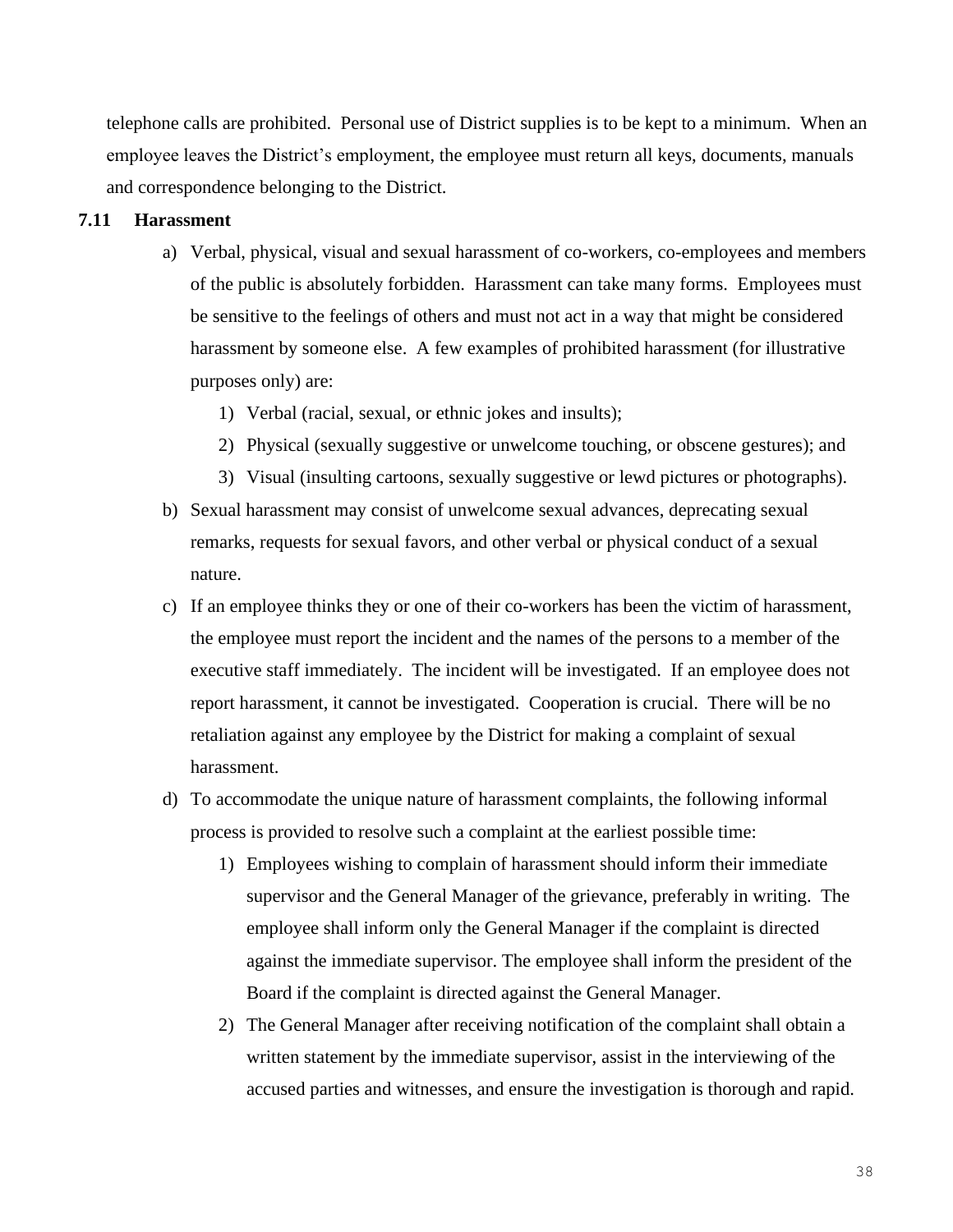- e) The District wishes to know of any complaint alleging harassment as soon as possible after it occurs. A formal grievance must be filed within thirty (30) working days of the date of notification of the results of the informal process. The General Manager after receiving the complaint may extend the filing deadline if the employee does not file a formal grievance within the time limits.
- f) The General Manager after receiving the complaint shall expedite and direct the investigation of the grievance and review information collected to determine whether the alleged conduct constitutes harassment by considering the record as a whole and the totality of the circumstances, including the nature of the verbal, physical or visual harassment and the context in which the alleged incidents occurred and recommend, in writing, appropriate action as soon as administratively possible, but no longer than thirty (30) calendar days from receipt of a complaint.
- g) If the decision of the General Manager is not satisfactory to the employee, the employee may appeal to the Board by filing a written request within ten (10) days of the notice of the decision.
- h) The General Manager shall provide a written report to the Board on harassment complaints and the results of the informal process and grievance review.
- i) The Board shall consider a request for review by an employee in closed session and may appoint a committee to investigate the charge. The Board shall render a decision on the employee's appeal within thirty (30) days.

#### <span id="page-38-0"></span>**7.12 Retaliation**

Retaliation is prohibited under state and federal law. Prohibited retaliation includes retaliation for any of the following actions: disclosing a possible state or federal law violation to a government agency, filing a formal complaint or charge against the District, refusing to participate in an activity that would result in a violation of state or federal law, exercising whistleblower rights in a current or former job, complaining about prohibited discrimination or harassment, or participating in an investigation, proceeding, or hearing related thereto.

## **CHAPTER 8. TERMINATION OF EMPLOYMENT**

#### <span id="page-38-2"></span><span id="page-38-1"></span>**8.1 General**

a) The District will consider an employee to have voluntarily terminated their employment if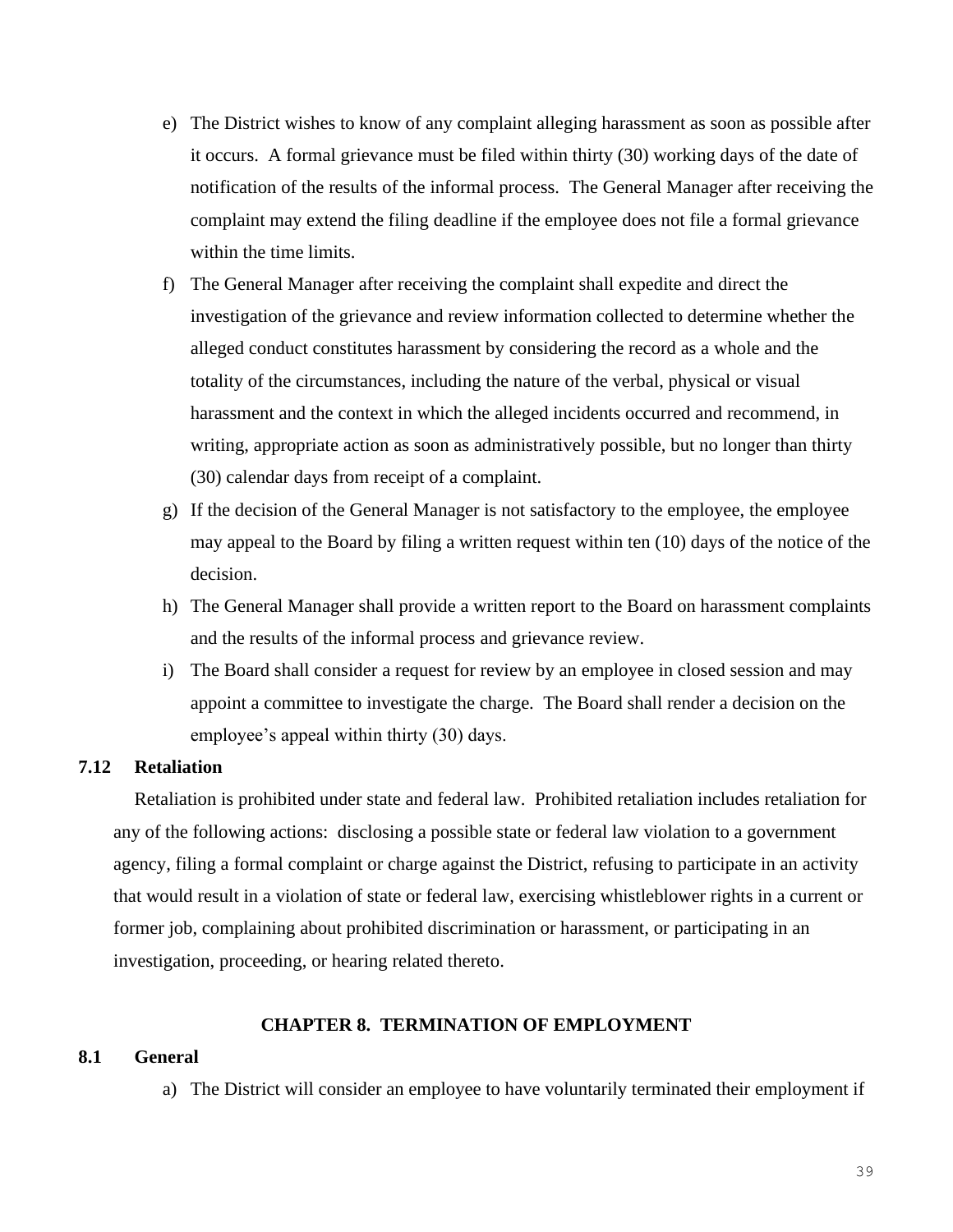they do any of the following:

- 1) Resigns from the District;
- 2) Does not return from an approved leave of absence on the dated specified by the District; or
- 3) Fails to report to work and fail to call in for three (3) or more workdays in a row.
- b) Employees may be terminated for poor performance, misconduct, excessive absences, tardiness or other violations of the District's rules, or any of the reasons set forth in this manual.
- c) Employment with the District is at will and may be terminated for no or any reason, including reorganization, job elimination, economic downturns, or lack of work. Should the District decide such a termination is necessary, the District will try to give as much advance notice as practical. However, this may not be practical in all circumstances.

## <span id="page-39-0"></span>**8.2 Separation Procedures**

- a) When an employee leaves the District, they must return all supplies, keys, and other District property. The employee will also be able to talk about their employment and/or departure with Director of Administration. The employee will be asked to sign an exit form that states the employee has received their final paycheck and has returned all District property.
- b) The Director of Administration will provide the employee with information regarding any conversion or continuation rights the employee may have with respect to insured benefits.

#### <span id="page-39-1"></span>**8.3 Benefits on Termination of Employment**

On termination (including, but not limited to, the termination by reason of death or retirement), a regular full-time employee's pay shall be prorated for each day worked, and the termination salary check shall include accrued unused vacation pay.

## <span id="page-39-2"></span>**8.4 Savings Clause**

If any section, sentence, clause or phrase of these policies shall be declared inoperative, unconstitutional, void or invalid, the validity of the remaining portions shall not be affected thereby. It is the intent of the Board in adopting these portions that it adopts each separate portion of these policies.